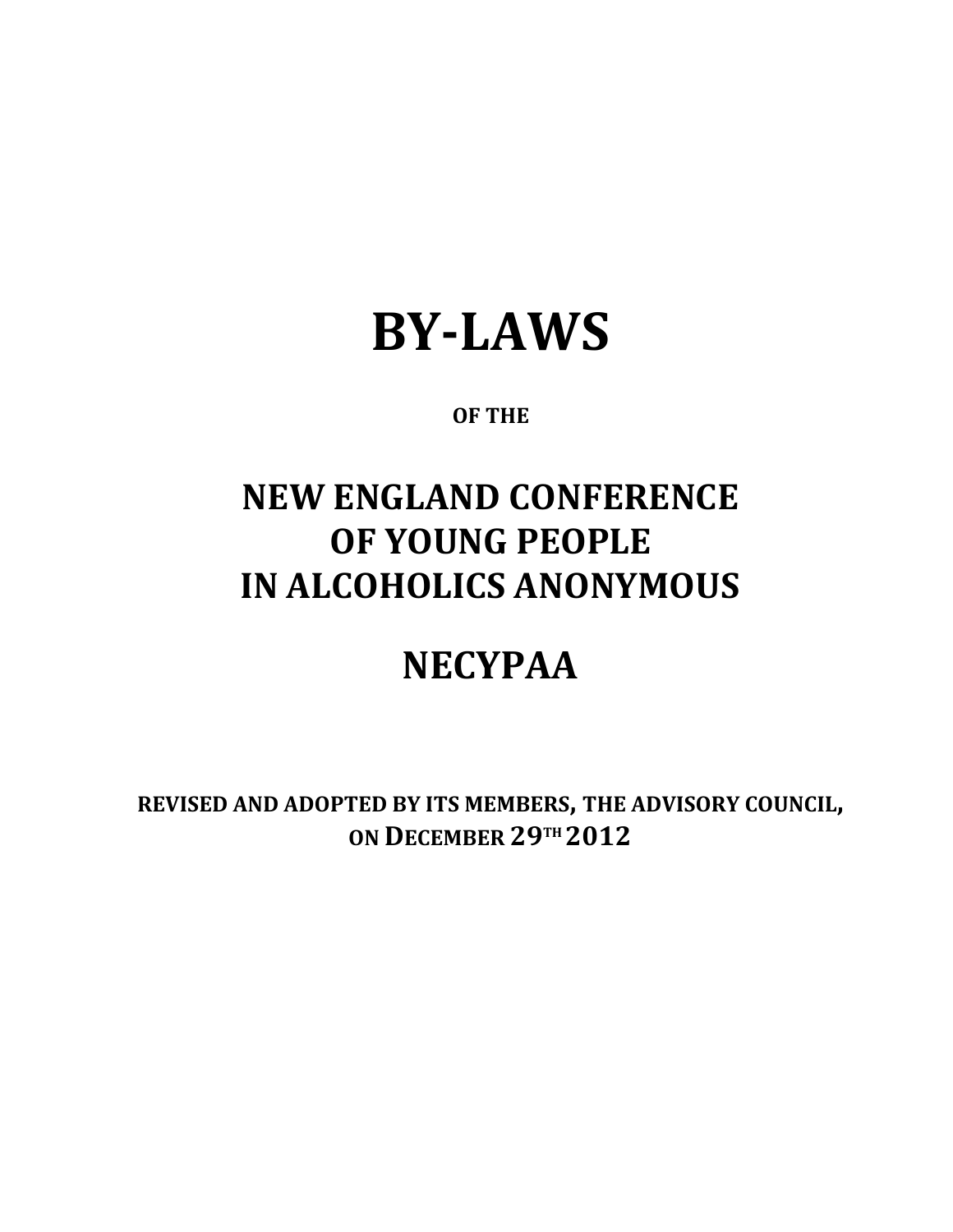### **NECYPAA BY-LAWS T ABLE OF C ONTENTS**

| 1.0 | <b>PURPOSE</b>                                           | $\mathbf{1}$   |
|-----|----------------------------------------------------------|----------------|
| 2.0 | <b>STRUCTURE</b>                                         | 1              |
| 2.1 | Organizational Structure                                 | $\mathbf{1}$   |
| 2.2 | <b>Advisory Council</b>                                  | $\mathbf{1}$   |
|     | 2.3 Advisory Membership                                  | $\overline{2}$ |
|     | 2.3.1 General Advisory                                   | $\overline{2}$ |
|     | 2.3.2 Alternate Advisory                                 | $\overline{2}$ |
|     | Vacancies<br>2.3.3                                       | $\overline{2}$ |
|     | 2.3.4<br>Resignations                                    | 3              |
| 2.4 | <b>Operating Committee Board of Directors</b>            | 3              |
|     | Chairperson<br>2.4.1                                     | 3              |
|     | Co-chairperson<br>2.4.2                                  | $\overline{4}$ |
|     | Treasurer<br>2.4.3                                       | $\overline{4}$ |
|     | 2.4.4 Secretary                                          | 4              |
|     | <b>Chief Archivist</b><br>2.4.5                          | 5              |
| 2.5 | <b>Additional Operating Committee Members</b>            | 5              |
|     | Outreach Chair<br>2.5.1                                  | 5              |
|     | 2.5.2 Event Planner                                      | 5              |
|     | 2.5.3 Website Coordinator                                | 6              |
| 3.0 | <b>ADVISORY MEETINGS</b>                                 | 6              |
| 3.1 | <b>Conference Selection</b>                              | 6              |
| 4.0 | FIDUCIARY RESPONSIBILITY                                 | 7              |
| 4.1 | Tax Exemption 501c3 Status                               | 7              |
|     | 4.1.1 Annual filing submission and responsibilities      | 7              |
| 4.2 | Articles of Incorporation                                | 7              |
| 4.3 | <b>Insurance Policy</b>                                  | 7              |
| 4.4 | <b>Advisory Budget</b>                                   | 7              |
|     | 4.5.1 Travel Stipend/Mileage                             | 8              |
| 4.6 | <b>Close Out Meeting Disbursements</b>                   | 8              |
|     | 4.7<br>Contributions to the Eight Identified AA Entities | 8              |
| 5.0 | <b>DEFINITIONS</b>                                       | 8              |
| 5.1 | NECYPAA Bid Committee                                    | 8              |
| 5.2 | NECYPAA Conference Bid Requirements                      | 9              |
| 5.3 | NECYPAA Host Committee                                   | 10             |
| 5.4 | NECYPAA Host Committee Elect                             | 10             |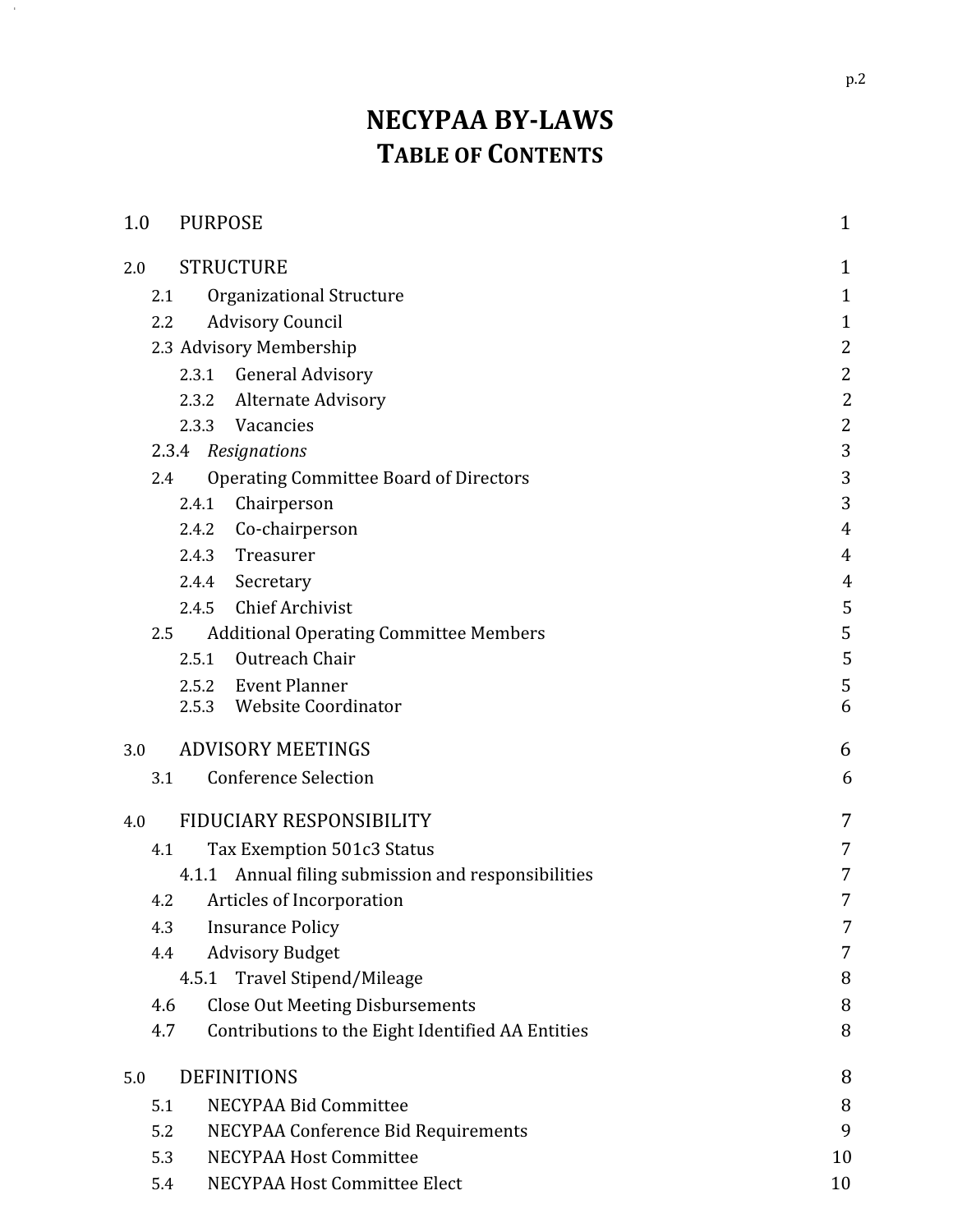|       |                                                              | p.3 |
|-------|--------------------------------------------------------------|-----|
| 5.4   | NECYPAA Token Bid Committee                                  | 10  |
| 5.5   | Orientation/Transition Meeting During the Conference Weekend | 10  |
| 5.6   | Bid Committee & Host Committee Elect Finances                | 11  |
| 5.7   | <b>Host Committee Elections</b>                              | 11  |
|       | Chairperson<br>5.7.1                                         | 12  |
| 5.7.2 | Alternate Chairperson                                        | 12  |
| 5.7.3 | Treasurer                                                    | 12  |
|       | 5.7.4 Secretary                                              | 13  |
|       | <b>Hotel Chair</b><br>5.7.5                                  | 13  |
|       | 5.7.6 Conclusion of Host Committee Elections                 | 13  |
|       | 5.7.7<br>Advisory Attendance at Host Committee Meetings      | 13  |
| 6.0   | <b>HOST COMMITTEE</b>                                        | 14  |
| 6.1   | Role of Advisory to the Host Committee                       | 14  |
| 6.2   | NECYPAA Host Committee Financial Autonomy                    | 14  |
| 6.3   | Cause for Intervention under Extreme Circumstance            | 15  |
| 7.0   | <b>BY-LAW CHANGES</b>                                        | 15  |
| 7.1   | History of Changes to By-Laws                                | 15  |

 $\hat{\boldsymbol{\gamma}}$ 

 $\sim$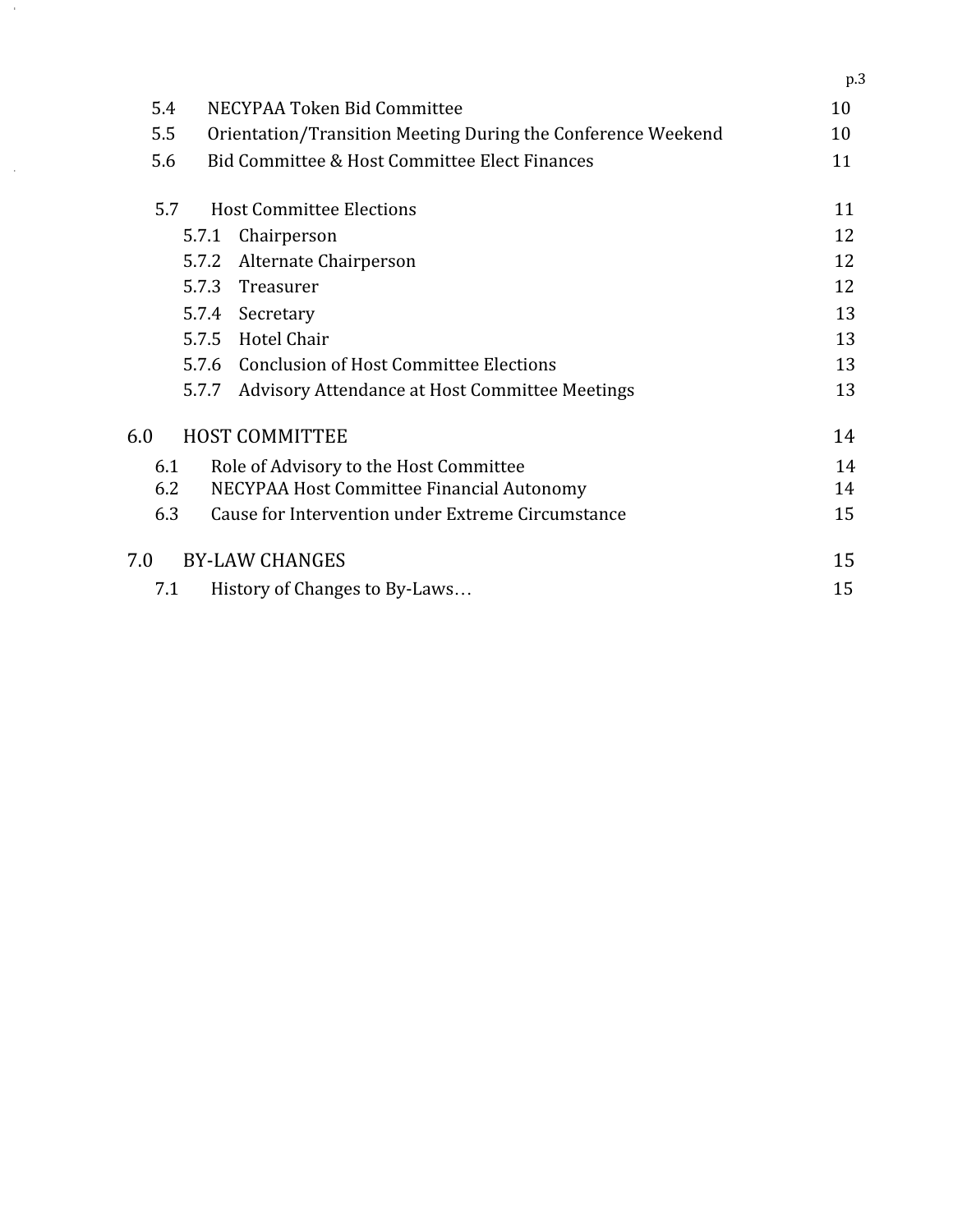#### <span id="page-3-0"></span>**1.0 PURPOSE**

The New England Conference of Young People in Alcoholics Anonymous (NECYPAA) was first established by an Advisory Council that was formed in 1989 for the expressed purpose of establishing and maintaining an annual Conference for young people in recovery in Alcoholics Anonymous (AA).

The number of young people suffering from alcoholism who turn to AA for help is growing, and NECYPAA helps to carry AA's message throughout New England. This Conference provides an opportunity for young AA members from all over New England and beyond to come together and share their experience, strength, and hope as members of Alcoholics Anonymous. AA members who attend a NECYPAA conference return home better prepared to receive and welcome young people into their local AA community.

While this Conference is geared primarily toward young people, persons of all ages in Alcoholics Anonymous are welcome. It should also be noted that NECYPAA is open to the general public. It is strongly suggested, however, that non‐alcoholics who attend respect the anonymity of all AA members who are in attendance.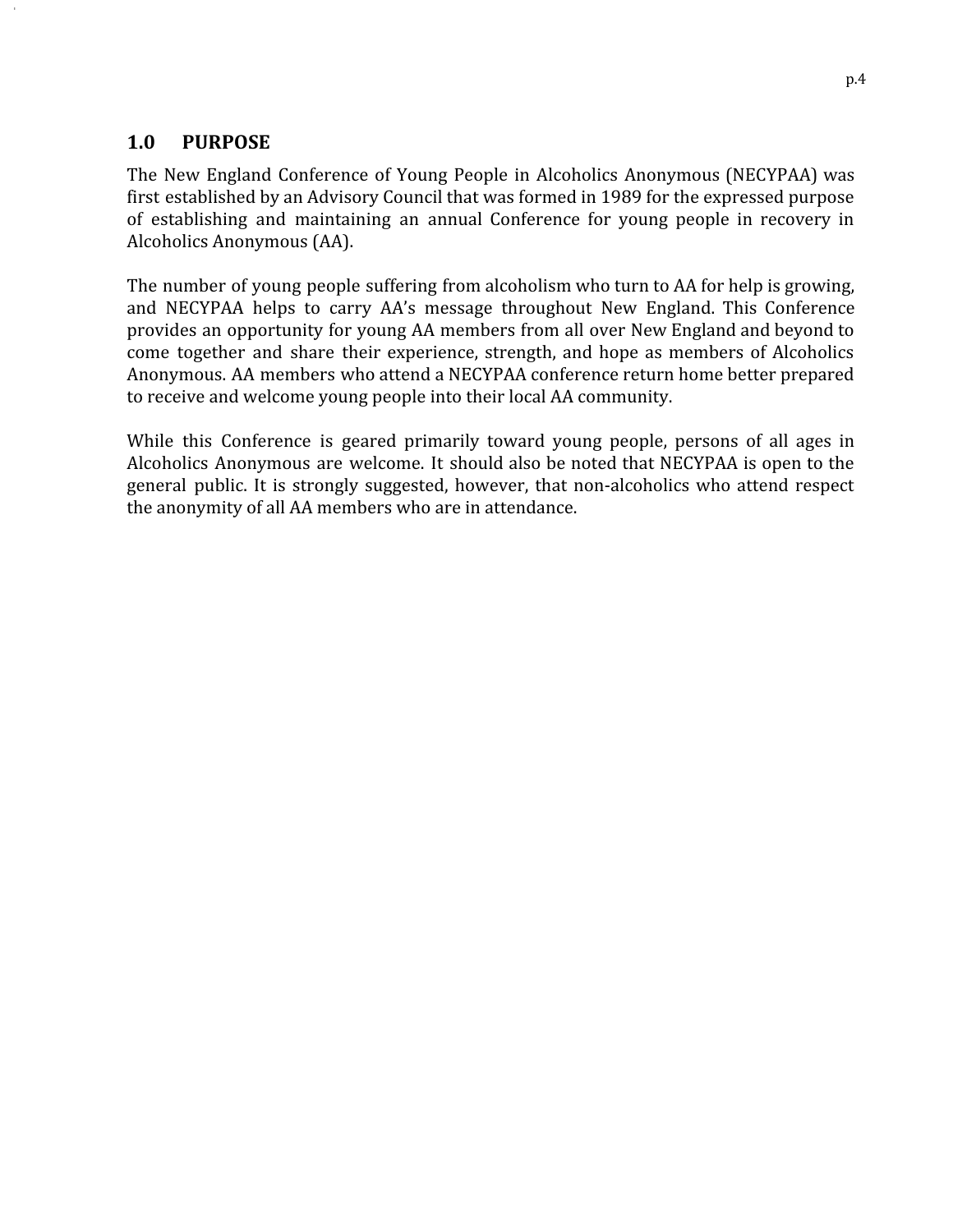#### <span id="page-4-0"></span>**2.0 STRUCTURE**

#### <span id="page-4-1"></span>**2.1 Organizational Structure**

It is suggested that all members of NECYPAA Inc. conduct themselves within the 12 steps, 12 Traditions, and 12 Concepts of Alcoholics Anonymous. It is NECYPAA Inc.'s policy to practice general transparency in regard to its mission, activities, finances and governance. The work of NECYPAA Inc. shall be carried out primarily by and through an elected Host Committee, and Advisory Council. The Advisory Council, headed by the Operating Committee, is the custodian of the conference and of NECYPAA Inc. It is both the legal guardian and spiritual servant of NECYPAA Inc.

#### <span id="page-4-2"></span>**2.2 Advisory Council**

Its purposes are, but not limited to

- Practice the AA 12 Steps, 12 Traditions and 12 Concepts of World Service;
- Carry the message of AA throughout New England via the annual conference;
- Custodial oversight of NECYPAA Inc. and veto power over the Host Committee;
- **•** Practice the principle of self-support declining outside contributions via the  $7<sup>th</sup>$ Tradition of AA, which states, "Every AA group ought to be fully self‐supporting, declining outside contributions" ( *Alcoholics Anonymous* 562);
- Make available, to any AA member who requests it, information regarding NECYPAA Inc. and young people in AA;
- Make regular contact with the General Service Office and the seven (7) Area Service Committees of New England;
- Provide guidance to committees from different New England states who are bidding for the conference;
- Select future conference sites based on the Bid Committee presentations that are conducted at each year's conference;
- Provide guidance to the current Host Committee;
- Protect the corporation, its assets, and manage the corporation using best practices of non‐profit organizations;
- Uphold its fiduciary responsibility;
- Practice transparency in its affairs;
- Maintain the archives.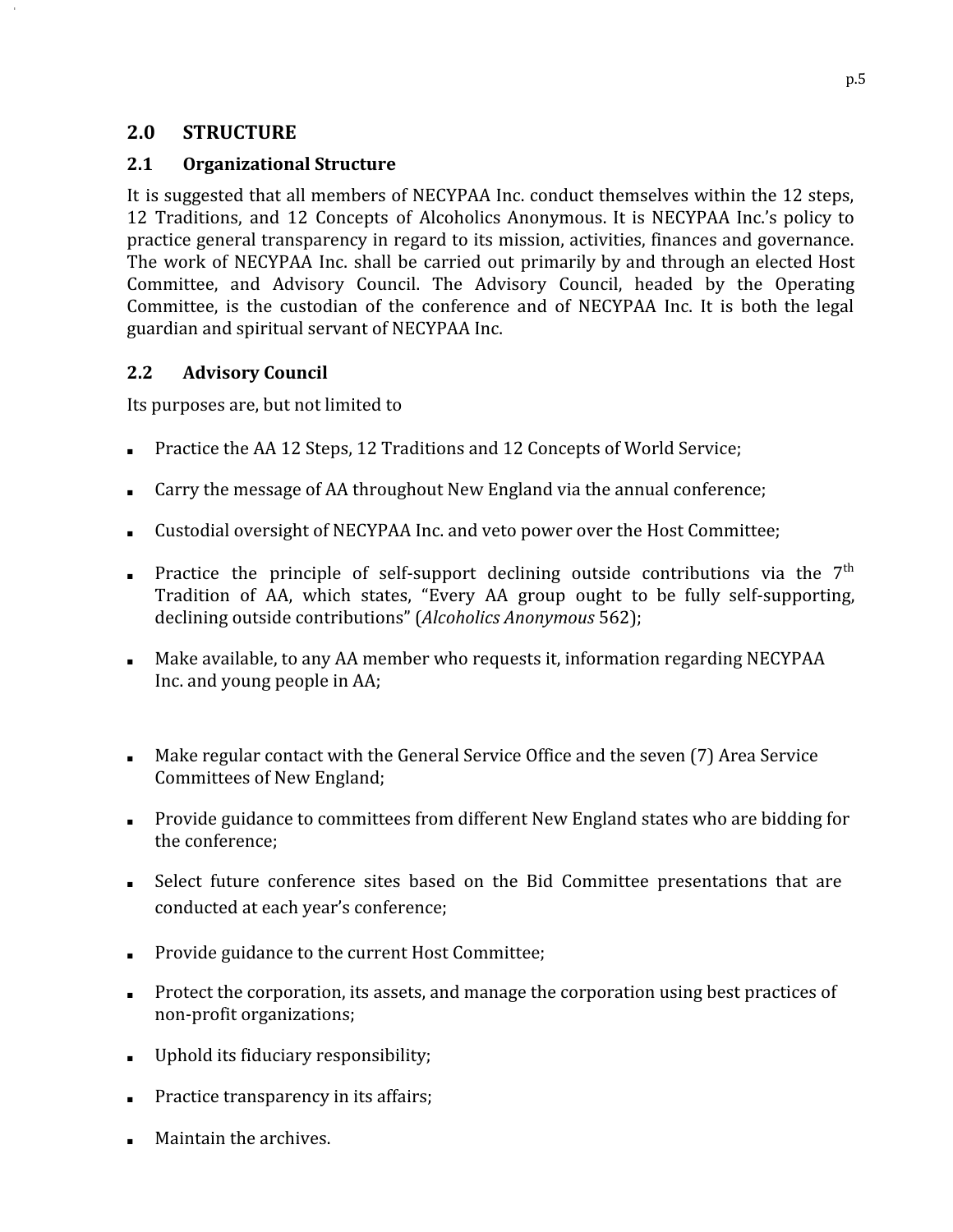#### <span id="page-5-0"></span>**2.3 Advisory Membership**

#### <span id="page-5-1"></span>*2.3.1 General Advisory*

Each Host Conference Committee shall elect, through the Third Legacy Procedure as outlined in the current Alcoholics Anonymous Service Manual, four (4) people, over the age of eighteen, to serve on the Advisory Council for a period of four (4) years. Full NECYPAA Advisory membership is defined as sixteen (16) members. Those elected as General Advisory members have full voting responsibility. There is no sobriety requirement for Advisory members. All Advisory members are subject to a one term limit, including the archivist, in the spirit of rotation.

#### <span id="page-5-2"></span>*2.3.2 Alternate Advisory*

Each Host Conference Committee shall also elect, through the Third Legacy Procedure as outlined in the current Alcoholics Anonymous Service Manual, four (4) Alternate Advisory members over the age of eighteen. Those elected as alternates are non‐voting members.

#### <span id="page-5-3"></span>*2.3.3 Vacancies*

A vacant Advisory seat should be filled by an "active" Advisory alternate, which is defined as an alternate who attends regular NECYPAA Advisory meetings and is engaged in issues and discussion that arise at Advisory meetings. Whether or not an alternate is "active" is up to the discretion of the current Advisory Council. If there is more than one active alternate willing to fill the vacant seat, the position shall be filled through Third Legacy Procedure. The newly elected member shall fill the term of the vacated Advisory seat. If this term is shorter than the alternate's remaining term of service, the newly elected member will rotate back to alternate status at the conclusion of the term of the vacated Advisory seat. If the term of the vacated Advisory seat is longer than the newly elected member's term, the alternate has the option, with the consent of the Advisory Council, of serving as a full member until the vacated seat's term is over, thus serving for more than four (4) years. If the member elected to fill the vacated seat wishes to rotate off Advisory at the end of their term, a new Third Legacy Procedure vote shall take place to fill the remainder of the term originally vacated by the previous Advisory member. If Advisory is unable to fill the seat with an alternate, then a person rotating-off at the end of his or her four (4) year service may be requested to serve until Advisory again reaches full membership.

#### <span id="page-5-4"></span>*2.3.4 Resignations*

Advisory members should be considered to have voluntarily resigned under any of the following conditions:

- 1. Failure to attend two consecutive conferences;
- 2. Failure to attend two consecutive Advisory meetings without giving notice to the Chair and submitting necessary reports for their positions; or
- <span id="page-5-5"></span>3. Relapse.

#### **2.4 Operating Committee Board of Directors**

Advisory should elect from its membership, through Third Legacy Procedure, an Operation Committee Board of Directors consisting of Chairperson, Co-chairperson, Secretary,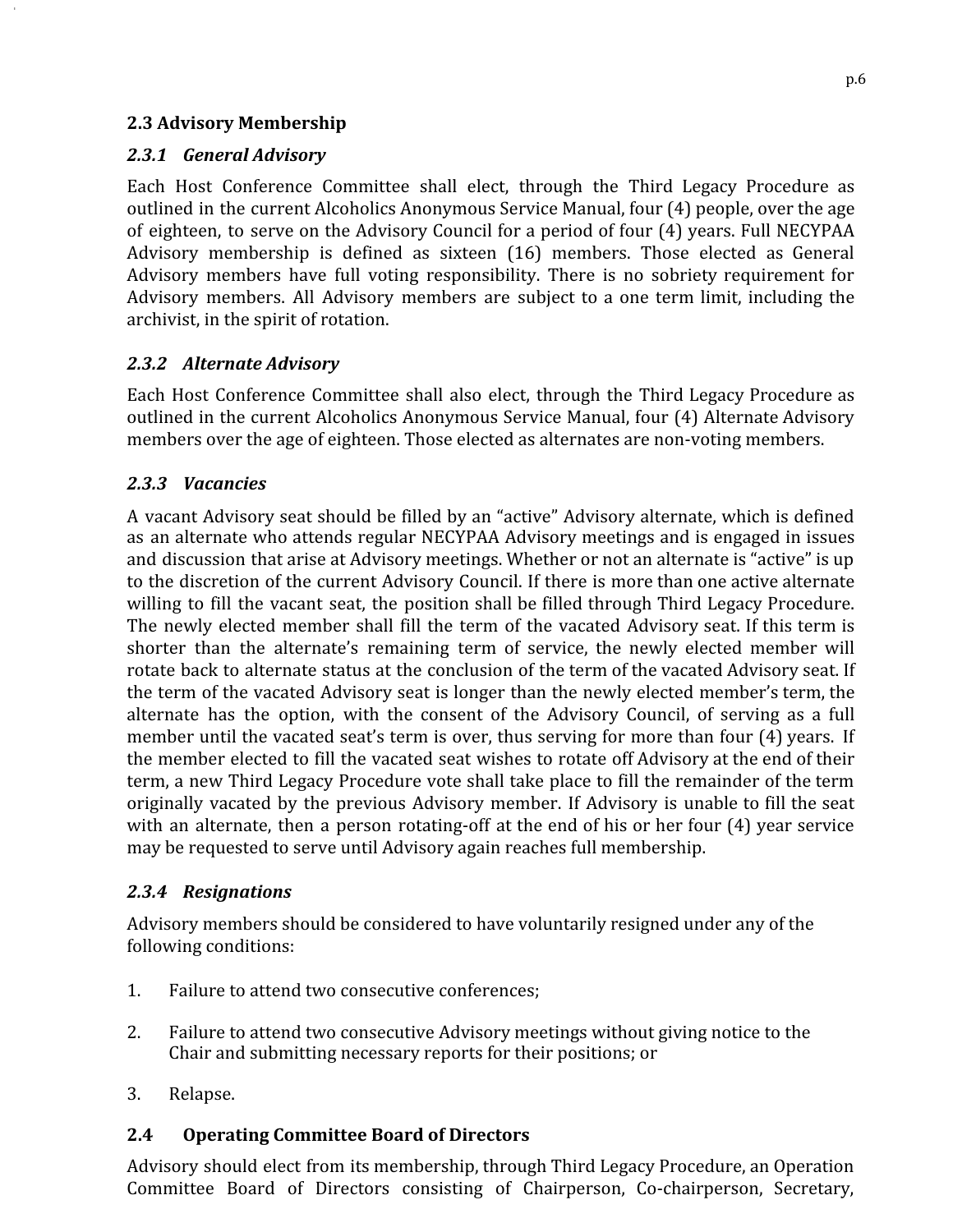Treasurer, and Hotel Chair. All positions carry a commitment of two (2) consecutive years and have a two (2) year sobriety requirement.

The Board of Directors has the delegated authority to amend the Articles of Incorporation and otherwise to take any action reserved to the Board of Directors by the Articles of Incorporation, these By‐Laws, or applicable federal law, as it deems necessary. However, it should be noted that the ultimate authority resides with the Advisory Council as a whole.

The Operating Committee Board of Directors' general responsibilities are as follows:

#### <span id="page-6-0"></span>*2.4.1 Chairperson*

- Arrange for and announce the agenda for all Advisory meetings;
- Open Advisory meetings and maintain order throughout the duration of the meetings;
- Recognize members entitled to the floor;
- State and put to vote all motions properly made and seconded;
- Announce the result of all votes;
- Affix signature to all Advisory actions;
- Responsible for overseeing the transition between bid and host committees (sec. 5.5);
- Be one of two (2) signatories on all bank accounts

#### <span id="page-6-1"></span>*2.4.2 Cochairperson*

- Accept the full duties of the Chairperson in his/her absence;
- Carry out the various duties assigned by the Council;
- Responsible for overseeing the transition between bid and host committees (sec.  $5.5$ );
- Act as liaison between Advisory and General Services as needed; and
- Set up an Advisory attendance schedule for all Host Committee meetings.

#### <span id="page-6-2"></span>*2.4.3 Treasurer*

- Keep accurate financial records of all Advisory transactions;
- Give financial reports at Advisory meetings and present annual financial report at the conference;
- Responsible for making recommendations to the Advisory Council for individual committee budgets;
- Have in his/her possession at all Advisory meetings all bank statements, deposit slips, and checkbooks in order to make deposits and disbursements, as necessary;
- Responsible for filing the annual tax return required for all 501c3 Non-Profit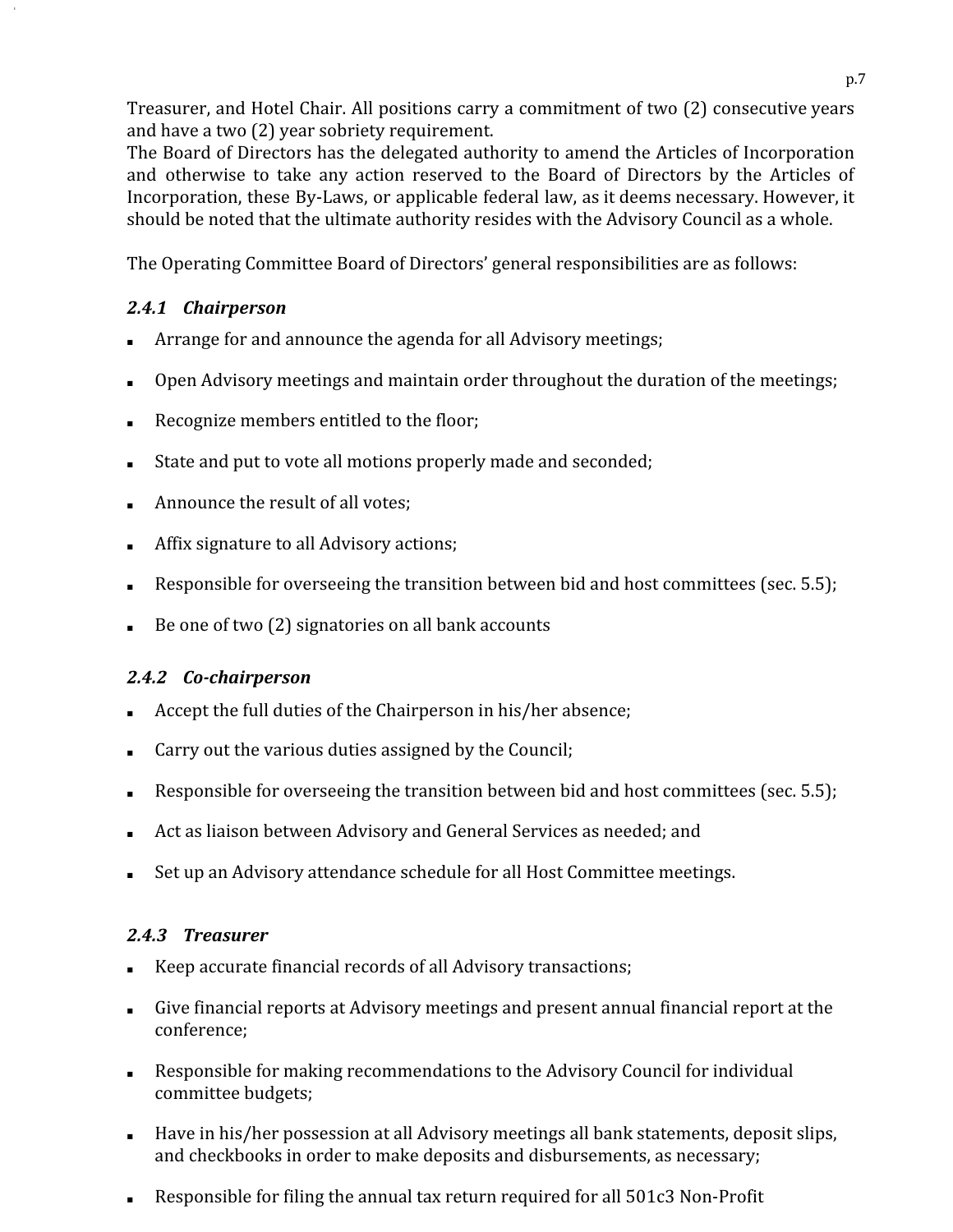Organizations (IRS Form 990 or 990EZ);

- Maintain all accounts subject to inspection at any time;
- Be one of two (2) signatories on all bank accounts; and
- Make annual contributions, subject to group conscience, to the seven (7) New England Areas and the General Service Office.

#### <span id="page-7-0"></span>*2.4.4 Secretary*

- Act as custodian of all operational materials;
- Keep minutes of all meetings;
- Answer all correspondence promptly;
- Furnish minutes to all Advisory members on a timely basis; and
- Furnish copies of all correspondence to all Advisory members on matters affecting Advisory or the conference.

#### *2.4.5 Hotel Chair*

■ Point of contact for both host and bid committees to assist in developing and executing a hotel contract wherever needed. Any host or bid; questions, problems, concerns, and decisions to be brought to advisory chair. Will be a point of contact from host/bid committees to advisory directly

#### <span id="page-7-2"></span><span id="page-7-1"></span>**2.5 Additional Operating Committee Members**

Advisory should also elect from its membership, through Third Legacy Procedure, additional Operating Committee members consisting of, but not limited to, Outreach Chair, Event Planner, and Website Coordinator. All positions carry a commitment of two (2) consecutive years. The Operating Committee has no power beyond its stated responsibilities.

The Operating Committee General Responsibilities are as follows:

#### <span id="page-7-3"></span>*2.5.1 Outreach Chair*

- Inform local and regional AA's about NECYPAA and the NECYPAA bid process;
- Maintain communication with active Bid Committees throughout the year;
- Form a subcommittee or appoint liaisons to help distribute responsibilities, when necessary; and
- Responsible for creating and submitting a projected budget for each conference year.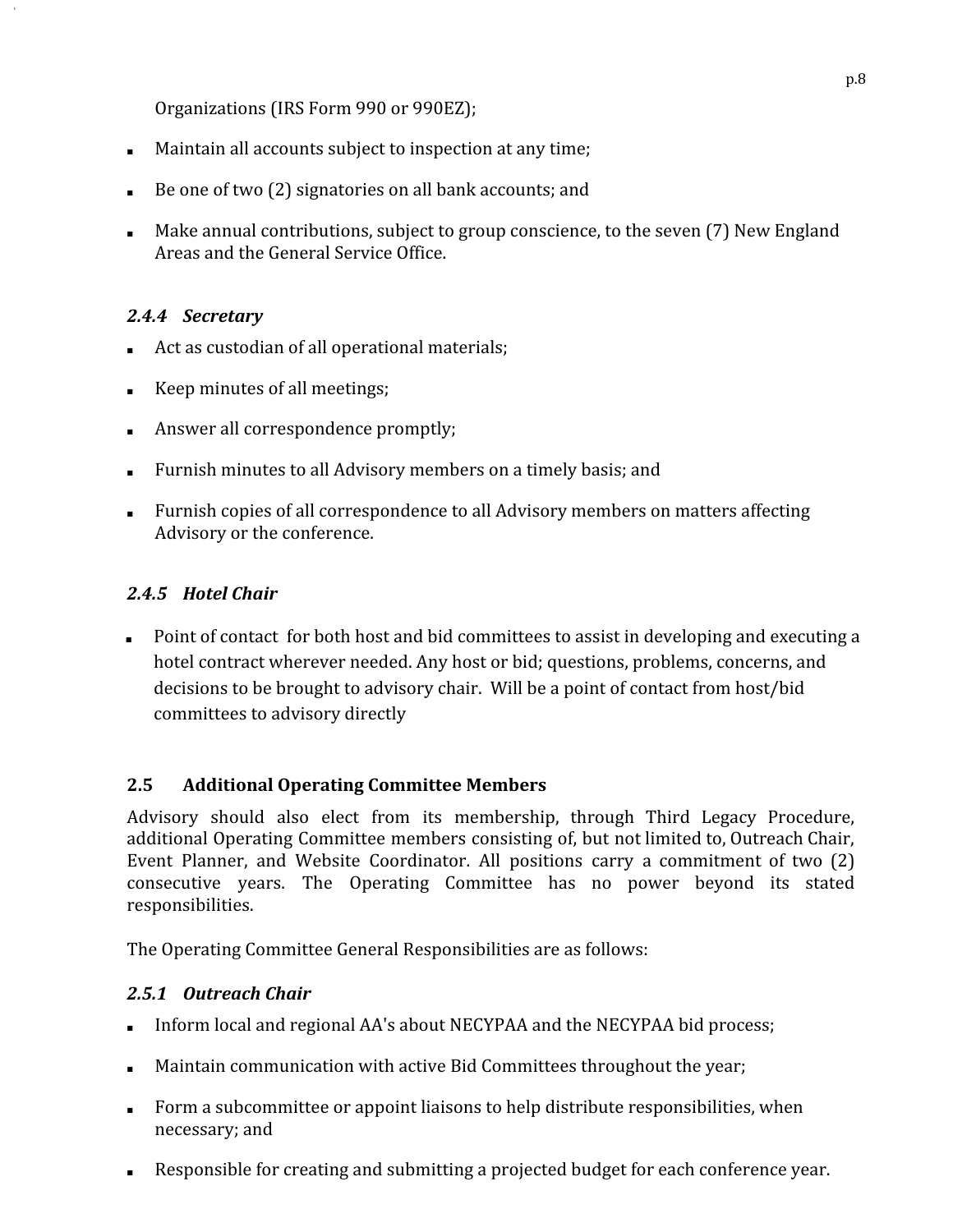#### <span id="page-8-0"></span>*2.5.2 Event Planner*

- Plan an annual event with the purpose of fostering the relationship between Advisory and the current Host Committee; and
- Responsible for creating and submitting a projected budget for each conference year.

#### <span id="page-8-1"></span>*2.5.3 Website Coordinator*

- Responsible for creating and submitting a projected budget for each conference year.
- Develop both a website which meets the needs of the NECYPAA Advisory Council and website guidelines which govern its operations and functions, as approved by the NECYPAA Advisory.
- Retain a digital backup(s) of the site files and provide on-going Website operations monitoring, maintenance, and oversight, including the removal/replacement of outdated/updated information as necessary.
- Consult with the other NECYPAA Advisory members on matters concerning the website.
- Regularly report to NECYPAA Advisory at its business meetings, and will be the point of contact for technical/site issues with the web hosting provider.
- Ensure that a "best-cost" web-hosting provider is used for the site and that the web host will provide content backup and disaster recovery.
- May seek outside/professional assistance when needed after conferring with the other NECYPAA Advisory members.
- Ensure that the content of the website remains within the 36 principles of Alcoholics Anonymous, taking into special consideration the role of anonymity on the Internet.

#### *2.5.4 Archivist*

- Act as the proprietor of conference materials (documents, memorabilia, banners, traveling showcases, etc.) in order to maintain an accurate record of conference history;
- Act as the liaison between the G.S.O. Archivist and the Advisory Council pertaining to all NECYPAA archive issues;
- Follow, to the best of his/her ability, the Archives Guidelines set forth by G.S.O.;
- Act as liaison between Advisory and the Conference Host Committee pertaining to all matters concerning archives;
- Display the Advisory Council Minutes;
- Be responsible, or make suitable arrangements, for displaying archives at the annual conference; and
- Responsible for creating and submitting a projected budget for each conference year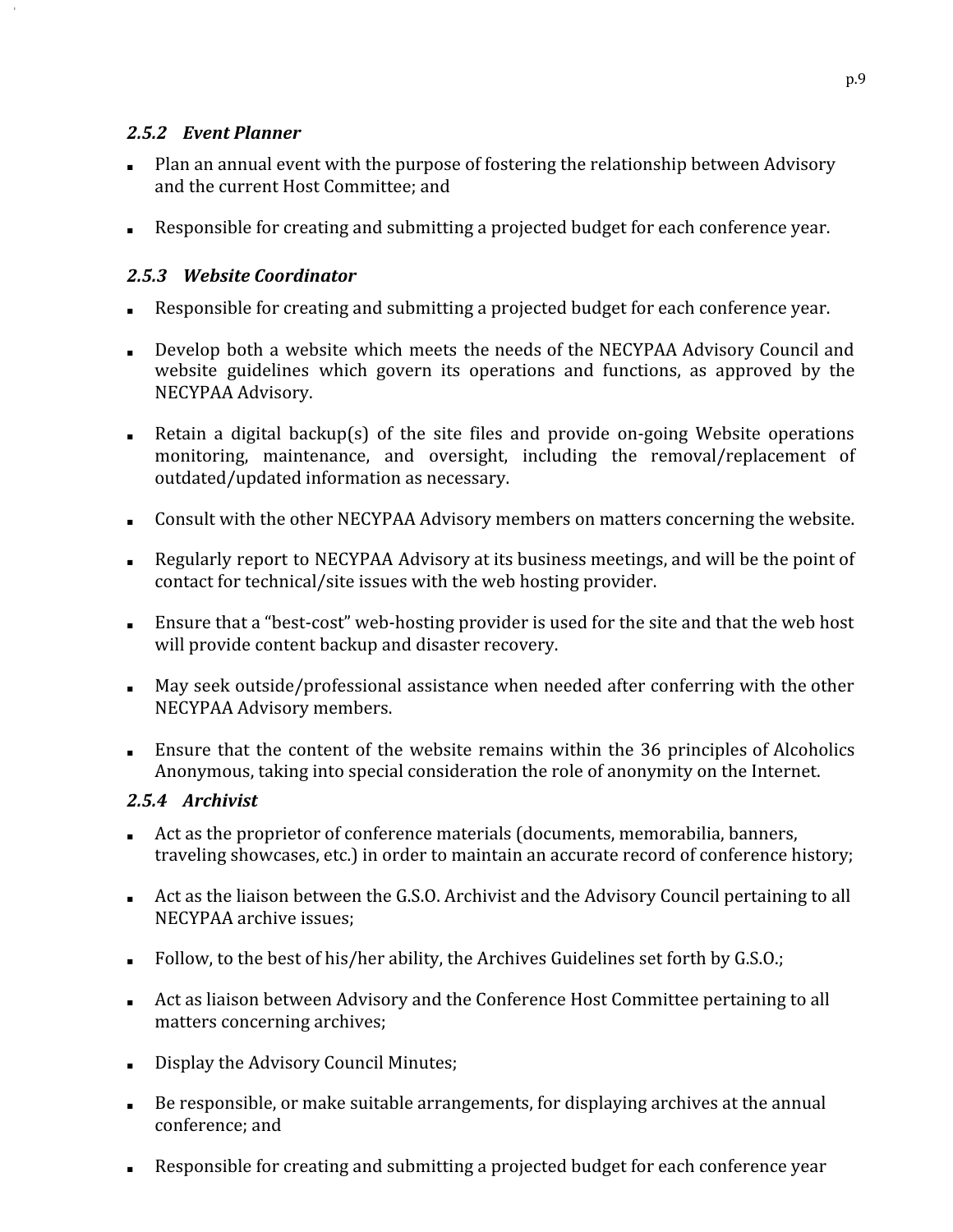■ A past Council member may stand for the Archivist position. This person must have served at least one year on Council before being elected to the Archivist position. The Archivist shall be elected to a four‐year term. The Archivist is welcome to attend all Council business meetings with a voice.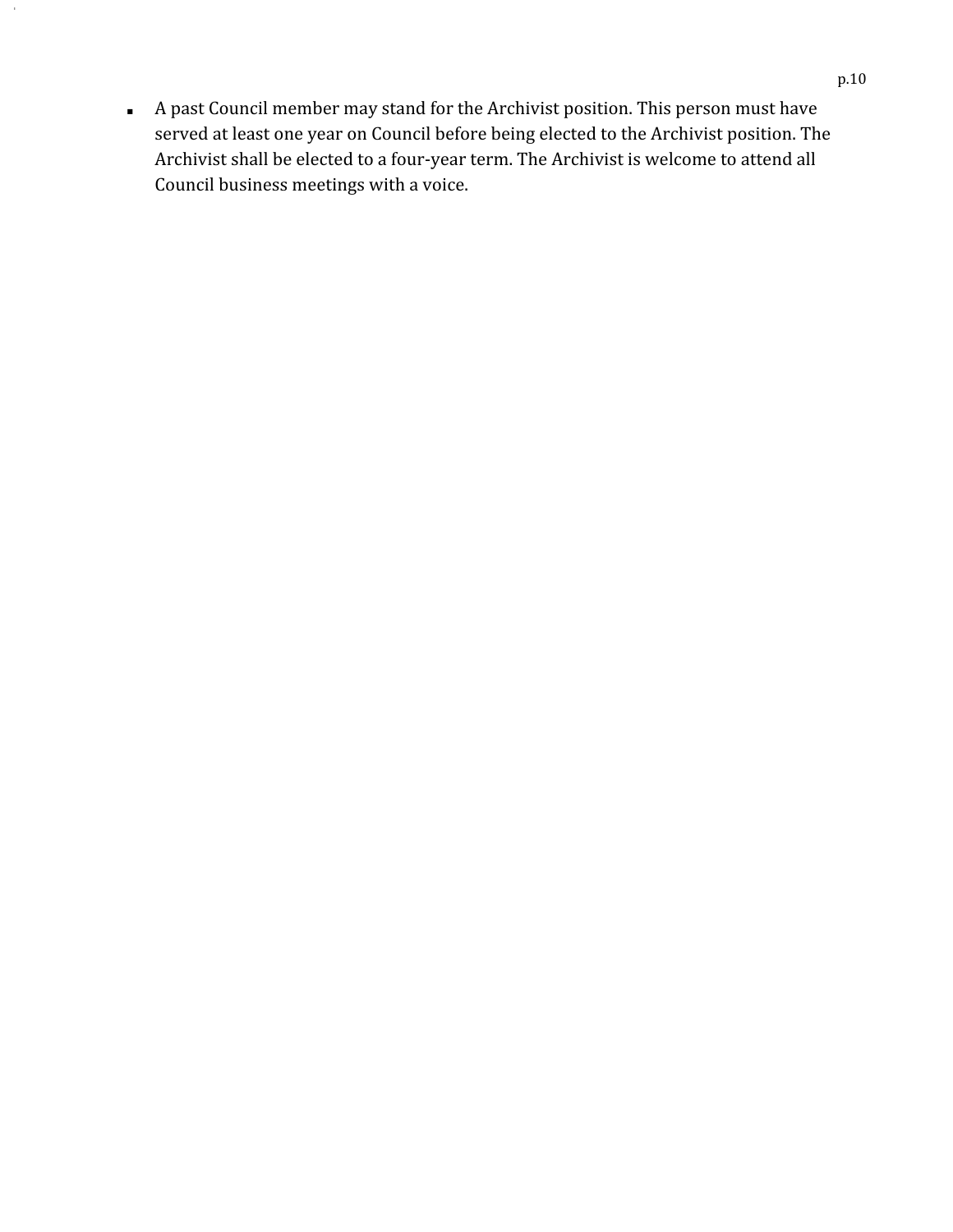#### <span id="page-10-0"></span>**3.0 ADVISORY MEETINGS**

The Chairperson should call for and arrange a meeting place and agenda for all Advisory meetings. A quorum shall consist of two-thirds  $(2/3)$  of voting members. If quorum is not reached, Alternate Advisory members shall be asked to stand in as voting members in order to establish quorum and conduct votes during that meeting only. Motions and resolutions shall require a simple majority of voting members. All General Advisory members, except the Chairperson, shall have one vote and will vote on all matters. The Chairperson will only have a vote in order to break a tie on a motion or resolution.

Advisory will hold four (4) business meetings per year, including the annual Advisory meeting held at the conference and the annual event. At each conference, every effort should be made to establish the dates and locations of all Advisory meetings for the forthcoming year.

#### <span id="page-10-1"></span>**3.1 Conference Selection**

Selection of a new Host Committee and conference site should take place during the Advisory meeting at the annual conference. The Advisory Council and its members shall have the sole authority in choosing, by Third Legacy Procedure, the conference site based on the bids presented. There are no established terms under which a bid is selected; however, Advisory members should consider adherence to Bid Requirements (sec. 5.0.2), expressed need, and spirit of rotation.

Once a winning bid is established, every effort should be made to work with the bidding committees not selected in order to support and encourage reestablishment of their committee and resubmission for the following year.

In the event that no bids are presented at the conference, Advisory should discuss options including, but not limited to, postponing the bid session for thirty (30) days from the conference and inviting all interested bidding committees to attend. If, at this point, with every option exhausted, no qualified bids are presented, Advisory shall take responsibility for forming and maintaining a committee of its own members to host the conference. Above all else, it is the primary responsibility of the Advisory Council to ensure the health and sustainability of the conference.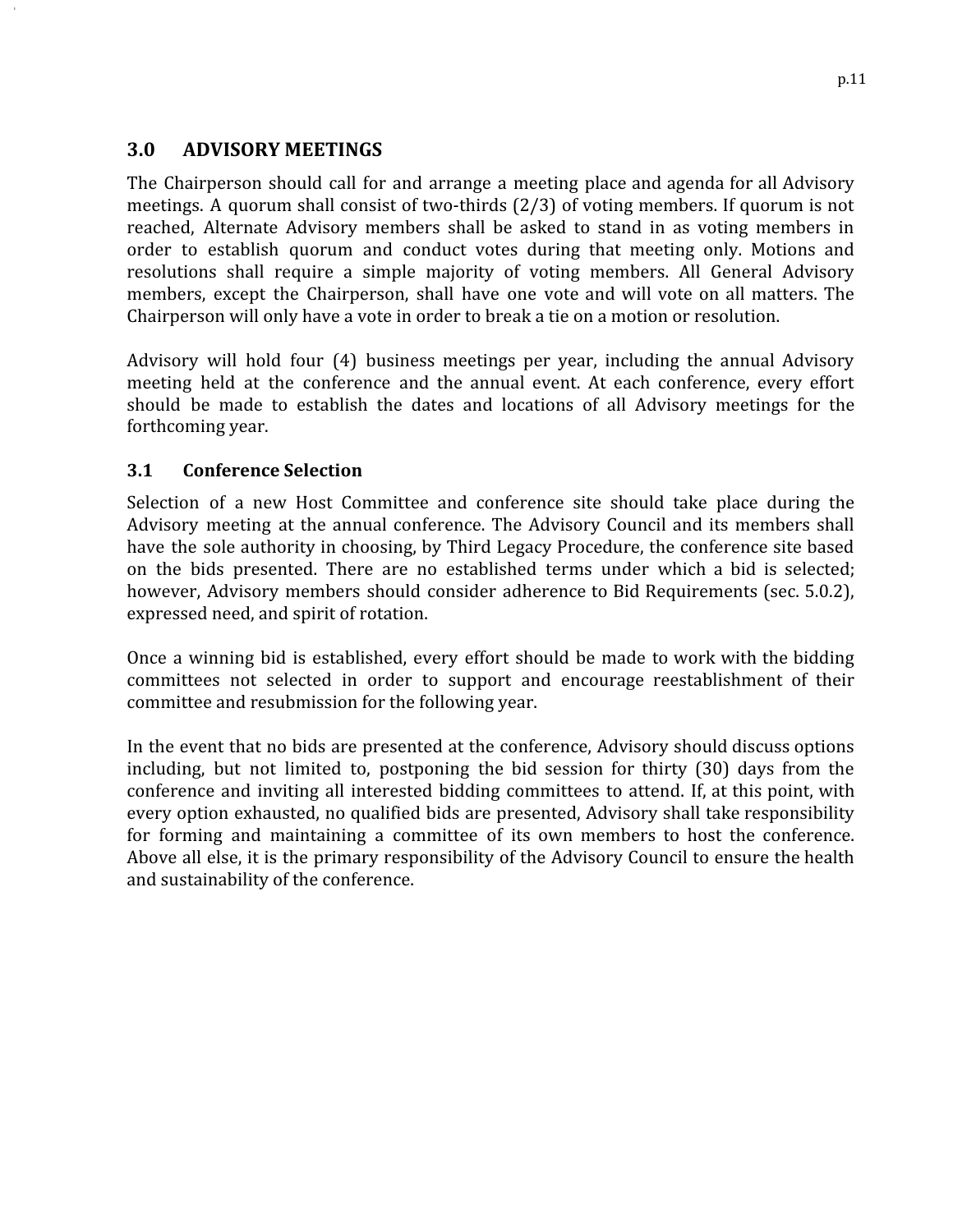#### <span id="page-11-0"></span>**4.0 FIDUCIARY RESPONSIBILITY**

#### <span id="page-11-1"></span>**4.1 Tax Exemption 501c3 Status**

NECYPAA Inc. is a fully recognized 501c3 Non‐Profit Organization. The work of the corporation shall be carried out by and through the Host Committee, the Advisory Council, and its Board of Directors. It is suggested that all members of NECYPAA Inc. conduct themselves within the 12 Steps, 12 Traditions, and 12 Concepts of Alcoholics Anonymous.

#### <span id="page-11-2"></span>*4.1.1 Annual filing submission and responsibilities*

The treasurer is responsible for filing the annual tax return required for all 501c3 Non‐Profit Organizations. This form is titled: IRS Form 990 or 990EZ.

#### <span id="page-11-3"></span>**4.2 Articles of Incorporation**

See Appendix 1 for official organizing document.

#### <span id="page-11-4"></span>**4.3 Insurance Policy**

NECYPAA Advisory Council should always try to obtain the most comprehensive and reasonably priced insurance policy possible for all of the activities that are conducted throughout the calendar year leading up to, and including, the annual conference. The type and cost of insurance shall be determined by a full quorum group conscience, and shall be in accordance with 501c3 guidelines.

#### <span id="page-11-5"></span>**4.4 Advisory Budget**

The group conscience of the NECYPAA Advisory Council has determined that there should always be a prudent reserve of \$7,500.00. This amount is established based on the estimated costs of sufficiently organizing and conducting the annual conference. The purpose of the prudent reserve is to maintain funds necessary for payment of conference fees and other unforeseen expenses.

The advisory council shall disperse seed money in the amount of \$750.00 to the newly established host committee. At the end of each conference year, it is the Host Committee's responsibility to return said seed money along with all funds, after expenses, received from the Conference.

A two-thirds majority is required for approving all annual budgets and expenditures.

#### **4.5 Reimbursement Guidelines**

#### <span id="page-11-6"></span>*4.5.1 Travel Stipend/Mileage*

Each member/alternate of Advisory is allotted 14 cents per mile traveled per car traveled plus tolls per year for travel/mileage reimbursement. Any member doing service work for NECYPAA Advisory should be reimbursed. To obtain this stipend, each eligible member is responsible for submitting a request to the treasurer no later than the last day of each year's conference. Failure to submit a request by that time will be considered a forfeiture of the allotted travel stipend for that year.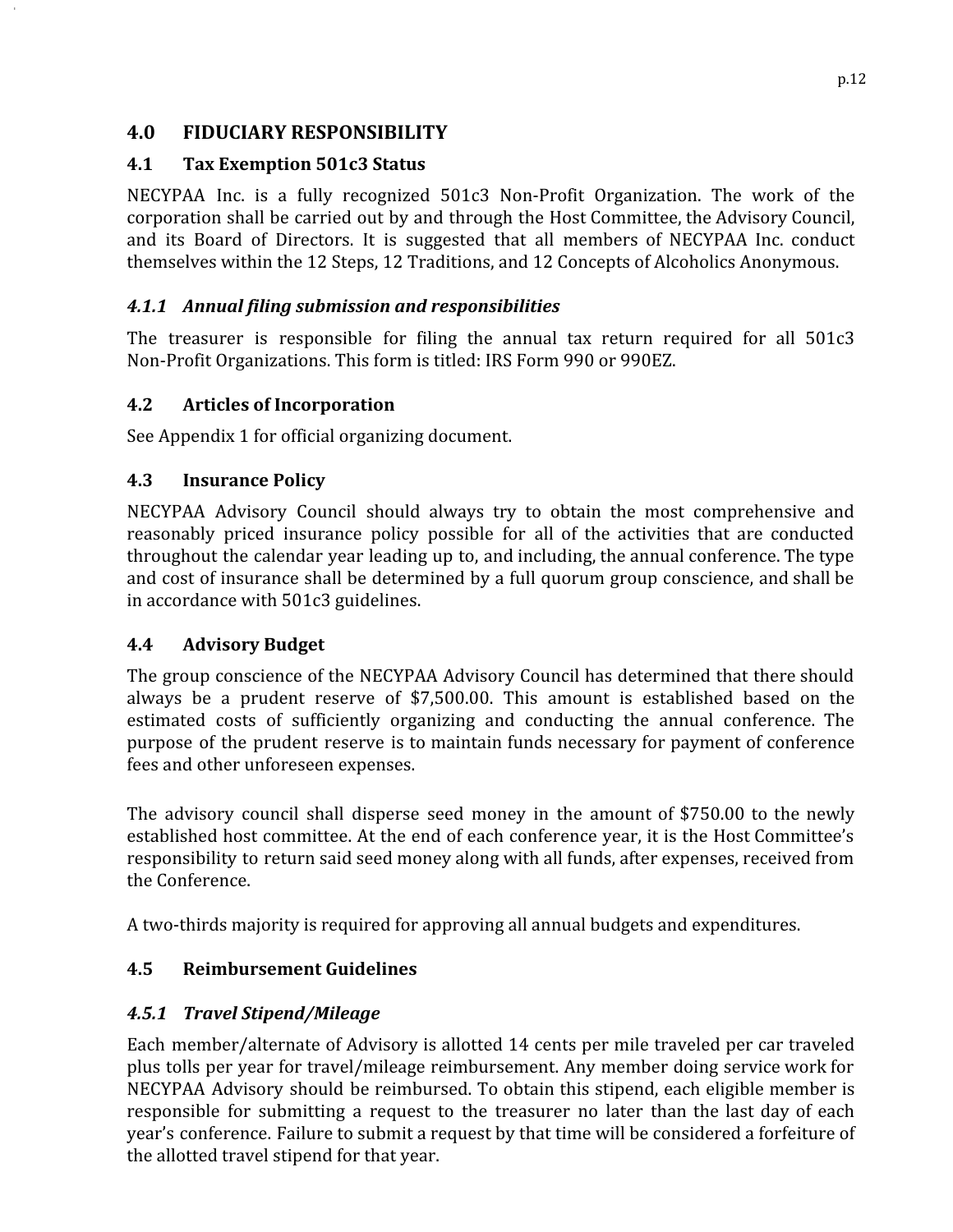#### *4.5.2 Ancillary Expenses*

Ancillary expenses, such as printing and copy fees, will be reimbursed only if the there are adequate funds available in the Advisory budget. This type of reimbursement is not guaranteed; however, Advisory will make every attempt to reimburse ancillary expenses when and if possible.

#### <span id="page-12-0"></span>**4.6 Close Out Meeting Disbursements**

At the end of each conference year, the Advisory Council, through the direction of its Treasurer, shall work with the current Host Committee to resolve any and all financial interests and secure the balance of funds, after expenses, on behalf of Advisory.

#### <span id="page-12-1"></span>**4.7 Contributions to the Eight Identified AA Entities**

At the end of each conference year, all profits beyond operating expenses and the prudent reserve shall be divided eight (8) ways and distributed equally among the seven (7) New England AA Area Service Committees and The General Service Office of Alcoholics Anonymous.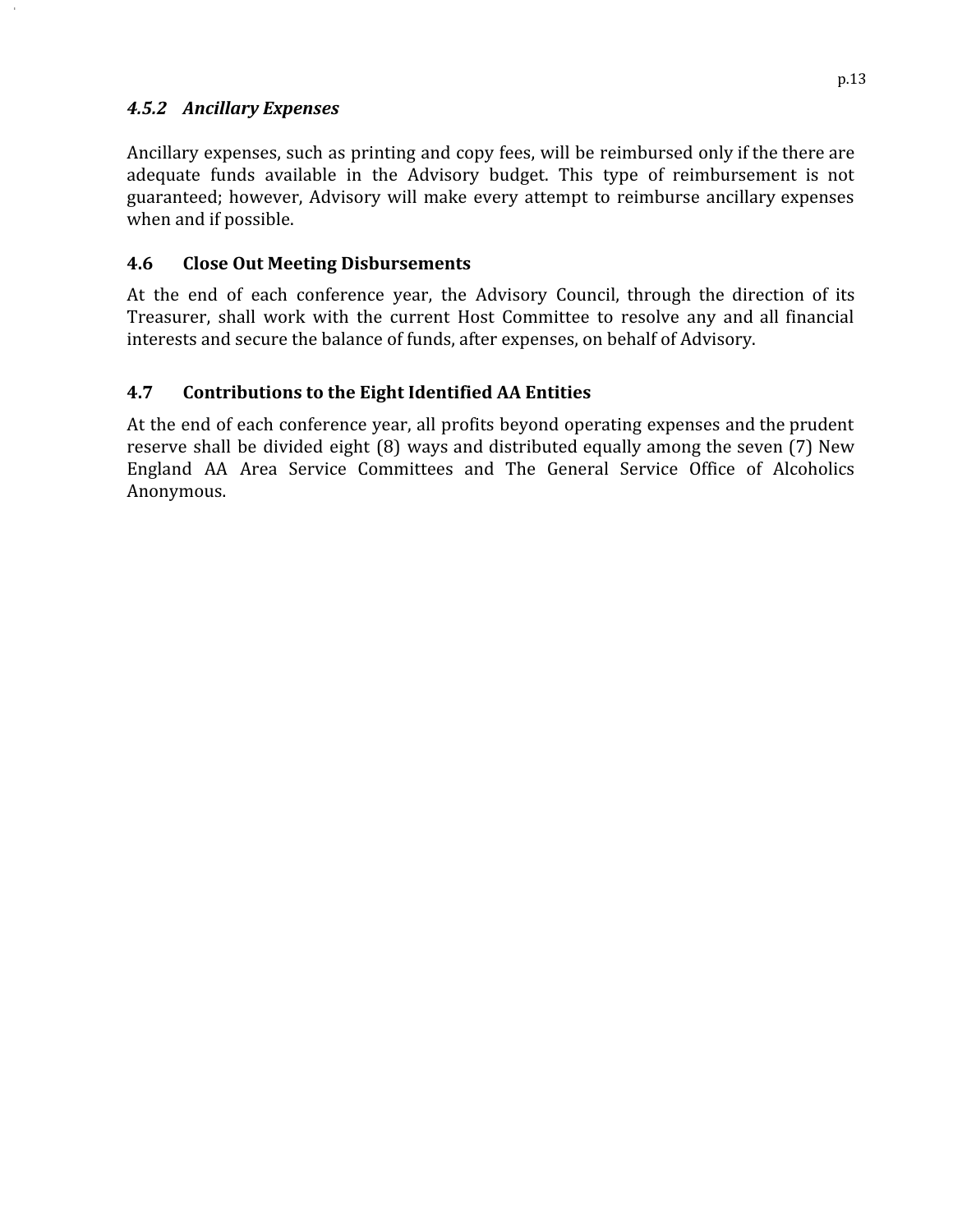#### <span id="page-13-0"></span>**5.0 DEFINITIONS**

#### <span id="page-13-1"></span>**5.1 NECYPAA Bid Committee**

A **NECYPAA Bid Committee** is defined as a group of (3) three or more A.A. members below the age of thirty‐five gathered in their own declared interest and discretion to show intent through satisfying the **NECYPAA Bid Requirements** to host NECYPAA in one of seven (7) A.A. established Areas. Members of the Bid Committee should be able to show proof of residence in one of the eligible areas represented in the following list:

- Area 11, Connecticut
- Area 28, Maine
- Area 30, Eastern Massachusetts
- Area 31, Western Massachusetts
- Area 43, New Hampshire
- Area 61, Rhode Island
- Area 70, Vermont

#### <span id="page-13-2"></span>**5.2 NECYPAA Conference Bid Requirements**

The **NECYPAA Conference Bid Requirements** are a list of guidelines, established by the Advisory Council, to help direct interested parties in the bidding process, and make clear the articles necessary for committee organization and site contract coordination at the time of the bid session.

In order to be considered an eligible recipient of the NECYPAA Conference, it is strongly suggested that interested bidders

- 1. Provide evidence that the planning and organization of the bid is well grounded in the 36 Principles of Alcoholics Anonymous (12 Steps, 12 Traditions, and 12 Concepts).
- 2. Establish a loose bid committee structure, consisting of a Chairperson, Secretary, and Site Coordinator. The secretary should keep meeting minutes and have them available for presentation at the bid session.
- 3. Introduce at least three (3) members of the bid committee who are under the age of thirty‐five (35), with a minimum of one (1) year of sobriety.
- 4. Obtain information for acquiring a mailing address/PO Box for the conference committee.
- 5. Establish a site for future NECYPAA Host Committee meetings.
- 6. Create a conference flier and arrive at a conference registration price.
- 7. Provide a concise statement demonstrating the need for the NECYPAA conference in your area, along with a statement of support from your local AA District and Service Area.
- 8. Establish a proposed date for the next NECYPAA Conference (preferably New Year's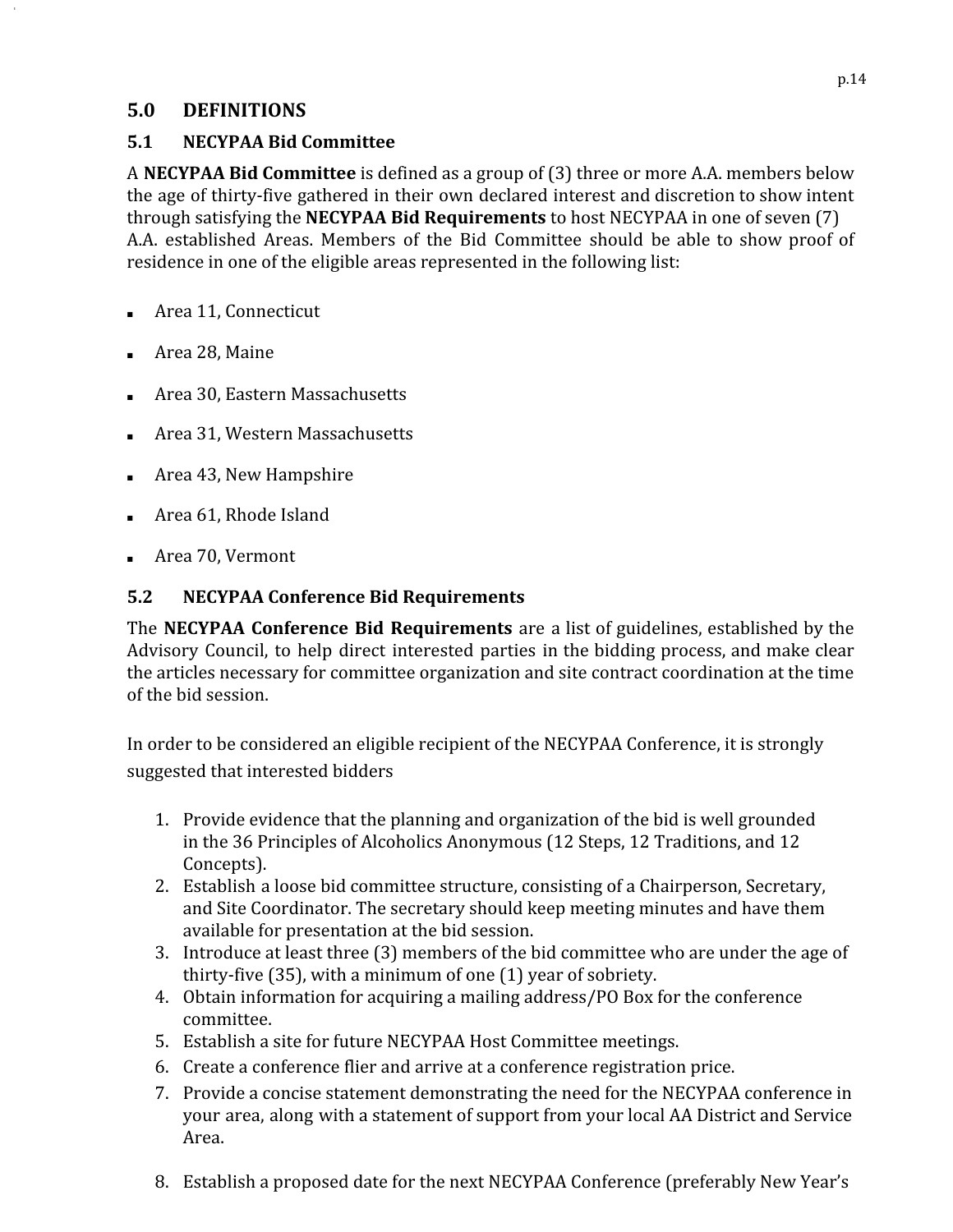Eve, or as close as possible). Provide assurance that no large scale AA event will be held in the New England Area within thirty (30) days before or after the proposed conference date.

- 9. Provide a commitment from a hotel, within one of the seven eligible New England Areas, stating the availability of the proposed weekend.
- 10. Provide detailed information for the hotel site regarding all rates and fees: coffee price, banquet price, room rates, and additional fees
- 11. Provide detailed information for the hotel site regarding seating and accommodations. We suggest theatre style meeting space for a minimum of 1200 attendees, 150‐200 guest rooms per night, 4 break‐out meeting/event rooms with seating for 100 attendees.
- 12. Agree that all proceeds, after expenses, are to be turned over to the NECYPAA Advisory Council for their disposition.
- 13. Provide a quote for event insurance and agree to purchase event insurance if awarded the bid.
- 14. Provide treasury reports documenting the financial activities of the bid.

A 'bid book' detailing how the bid committee meets these requirements is due to Advisory by December 20th at 6pm EST.

#### <span id="page-14-0"></span>**5.3 NECYPAA Host Committee**

A **NECYPAA Host Committee** is defined as a group of A.A. members who, having been awarded the bid for an eligible New England Area through Advisory selection at the annual conference, establish a committee structure responsible for the hotel planning, programming, preparation, and outreach of the annual conference for the forthcoming year.

#### <span id="page-14-1"></span>**5.4 NECYPAA Host Committee Elect**

A **NECYPAA Host Committee Elect** is defined as a group of A.A. members, having participated in a Bid Committee and having been awarded the bid to host the conference for the forthcoming year, agree to indefinitely suspend all Bid Committee activity. The Host Committee Elect members serve as a transition from a NECYPAA awarded Bid Committee to a newly established Host Committee. Their sole responsibility is to establish a date, time, and location, within forty‐five (45) calendar days of the Bid Committee's acknowledgement, to hold **host committee elections** (administered by NECYPAA Advisory) and to outreach the event.

#### **5.4 NECYPAA Token Bid Committee**

A  **NECYPAA Token Bid Committee**  is defined as a group of AA members who should be able to show proof of residence in one of the eligible areas represented within the noted seven (7) A.A. established Areas. The token bid is additionally defined as a group of members who wish to express willingness for bringing NECYPAA to their area, but have not satisfied any NECYPAA Bid Requirements.

#### <span id="page-14-2"></span>**5.5 Orientation/Transition Meeting During the Conference Weekend**

Following the Main Speaker Meeting on Saturday night of the conference weekend, the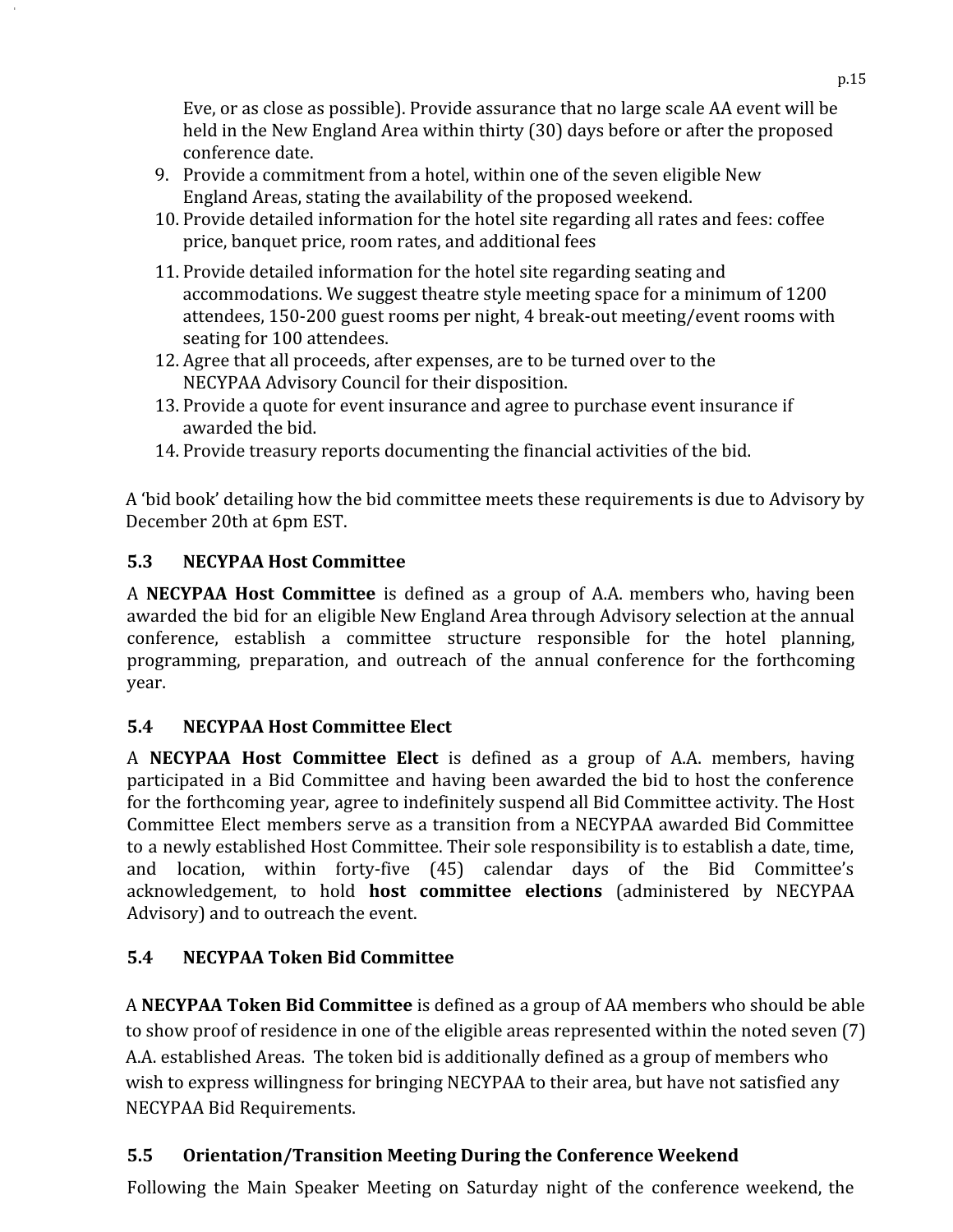Advisory Chair report will include the announcement to award the bid for the forthcoming year. It is the responsibility of the Advisory Chair and Co‐Chair to establish a time to meet with the Bid Committee before the close of the Conference weekend to inform them of the following:

- The Bid Committee's purpose has been satisfied, and at the close of the orientation meeting will assume, by both parties, to have been officially dissolved;
- That at least two (2) Bid Committee members voluntarily assume responsibility for the descriptions required to fulfill the role of NECYPAA Host Committee Elect, which include:
	- □ Establishing a date, time, and location within (45) forty-five days of the Orientation Meeting for NECYPAA Host Committee Elections;
	- □ To outreach and extend the opportunity to participate in NECYPAA throughout the newly awarded host Area.

#### <span id="page-15-0"></span>**5.6 Bid Committee & Host Committee Elect Finances**

In the event that a Bid Committee, which has been awarded the conference, has organized functions or events throughout the Bid year to promote awareness of the Bid Committee's intent to hold the conference, and the financial yield of the events show a positive balance, the Host Committee Elect has two options:

- Contribute the excess funds, however the committee sees adequate, to participate in AA's Seventh Tradition; or
- The Host Committee Elect may choose to contribute their remaining balance to the newly awarded Host Committee. It is assumed by both parties, NECYPAA Advisory and the Host Committee Elect, that this course of action relates to the prior agreement made in Bid Requirement 12, which states, "The new host area must agree that all proceeds after expenses are to be turned over to the NECYPAA advisory council for their disposition."

It is strongly encouraged that the Bid Committee Treasurer participates as a member of the Host Committee Elect, as he/she holds the most accurate statements regarding the Bid Committee's ledger and funds. If the former Bid Committee elects to contribute their remaining balance to the newly awarded Host Committee, Host Committee Elect members are held as trusted servants and may draw neutral compensation from the remaining funds for their outreach efforts prior to NECYPAA host elections.

#### <span id="page-15-1"></span>**5.7 Host Committee Elections**

Host Committee Elections occur on a date established by the NECYPAA Host Committee Elect within the specified timeframe mentioned in the "Definitions" section (5.0). NECYPAA Advisory administers the voting process through Third Legacy Procedure as outlined in the A.A. Service Manual.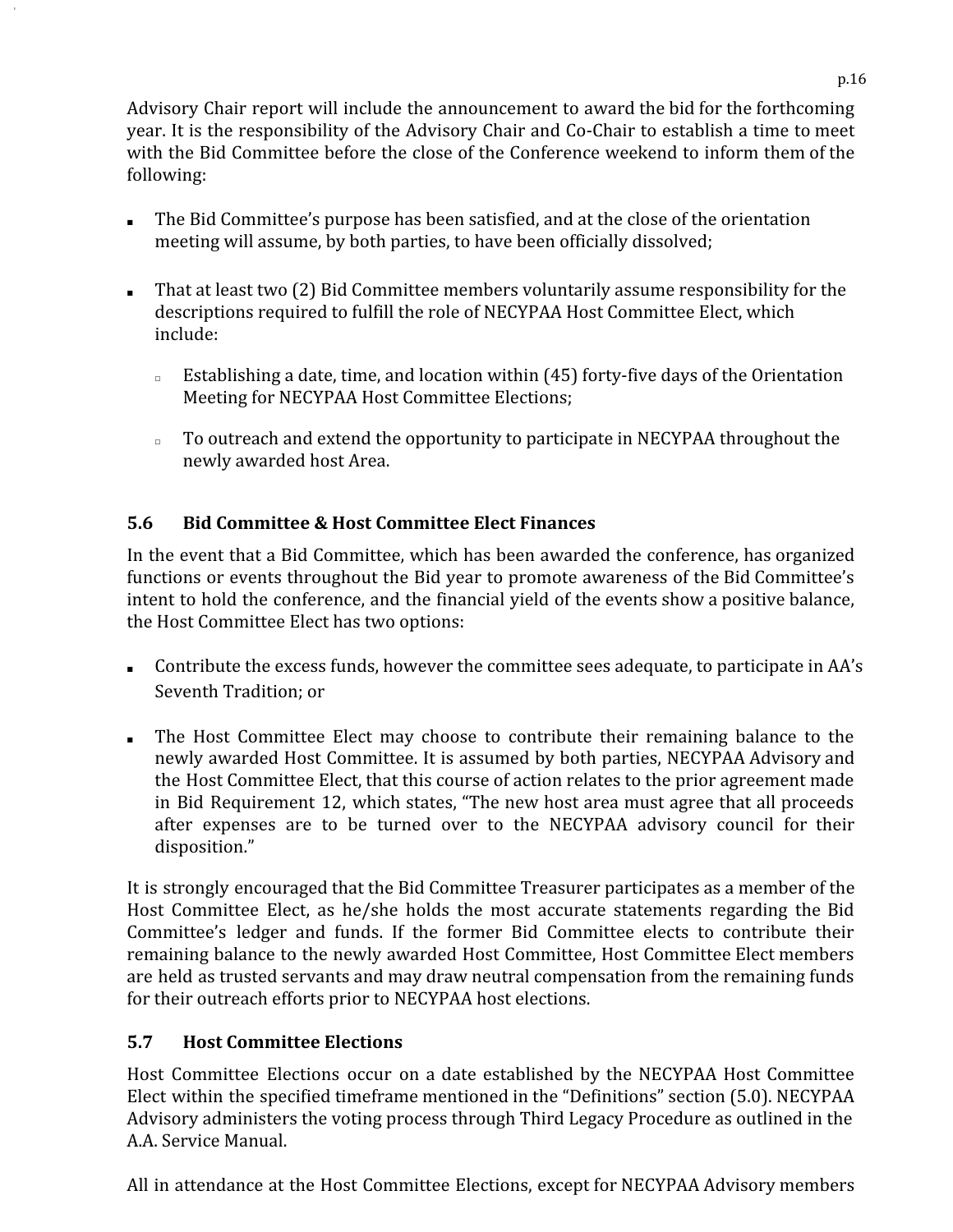and Alternates, are considered eligible voters and thus included in the body to establish a total number of voters for Third Legacy Voting Procedure. (Please refer to the AA Service Manual and 12 Concepts for World Service for instructions on conducting a Third Legacy Vote).

For the purpose of satisfying NECYPAA Advisory's requirement for a loose committee structure, the following Officer Positions and Position Descriptions will be elected as a result of the Host Committee Elections section:

#### <span id="page-16-0"></span>*5.7.1 Chairperson*

- Sets the agenda for the NECYPAA Host Committee Meetings;
- Makes arrangements for meetings (i.e. dates, times, location);
- Does follow-up with sub-committees, when needed;
- Is familiar with *Robert's Rules of Order* or the procedure for conducting a business meeting;
- Is familiar with the AA Traditions and Concepts;
- Gives messages to the Voice of the Conference;
- Gets no vote, except to break a tie.

#### <span id="page-16-1"></span>*5.7.2 Alternate Chairperson*

- Assumes the chairperson's duties in his/her absence;
- Does follow-up with sub-committees, when needed;
- Is familiar with the AA Traditions and Concepts;
- Ensures that the work for any vacant sub-committee position is completed by the conference weekend (may seek assistance from the chairperson and/or other committee members).

#### <span id="page-16-2"></span>*5.7.3 Treasurer*

- Opens a checking account with three signatures (i.e. Treasurer, Chairperson, Co‐ chairperson);
- Is responsible for all deposits;
- Pays all bills, keeps receipts;
- Balances the checkbook;
- Reports account balance to the NECYPAA Host Committee at each meeting;
- Secures all funds at each function;
- Reviews the final hotel bill (with officers) at the end of the conference weekend;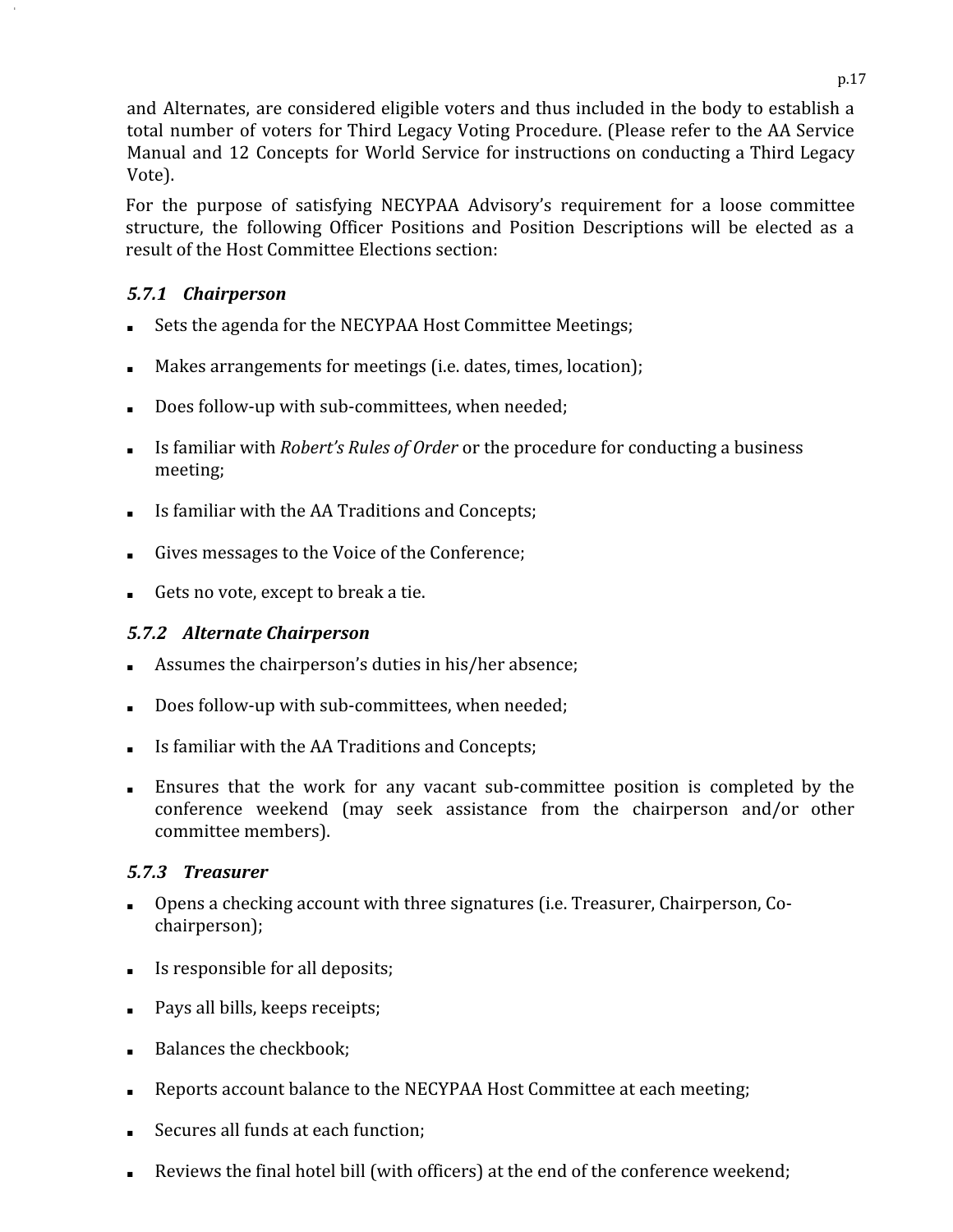■ Maintains accurate and legible records.

#### <span id="page-17-0"></span>*5.7.4 Secretary*

- Records, types, and mails (to advisory) all meeting minutes;
- Keeps attendance records for each NECYPAA Host Committee meeting;
- Keeps a list of information on all committee members (i.e. name, address, phone number, email address, sobriety date);
- Sends out meeting notices, announcements, and miscellaneous correspondence, when necessary;
- Arranges for a replacement in the event that he/she is unable to attend a meeting.

#### <span id="page-17-1"></span>*5.7.5 Hotel Chair*

- Signs the hotel contract after its approval by the NECYPAA Host Committee and the Advisory Council;
- Handles all communication with the hotel;
- Is the NECYPAA Host Committee's link to the hotel;
- Sets up meetings with the hotel, as necessary.

#### <span id="page-17-2"></span>*5.7.6 Conclusion of Host Committee Elections*

After conducting the elections for these five (5) positions, NECYPAA Advisory concludes their portion of the meeting, conceding the responsibility of delegating the remaining tasks and responsibilities of the newly formed NECYPAA Host Committee to the participating body, as they see fit.

For more information about other committee positions, responsibilities, and management, refer to *AA Guidelines to Conferences, Conferences, and Roundups* .

#### <span id="page-17-3"></span>*5.7.7 Advisory Attendance at Host Committee Meetings*

For the purposes of full support and contribution of their collective knowledge, members of Advisory should make every effort to attend any and all Host Committee Planning Meetings throughout the conference year. It is suggested that attendance be established on a rotating basis with due consideration to individual need, availability, and geographic location. All Advisory members should make every effort to be present at the Host Committee Election Meeting, and the Advisory Council should arrange to have at least one (1) Advisory member present at each subsequent Host Committee Meeting.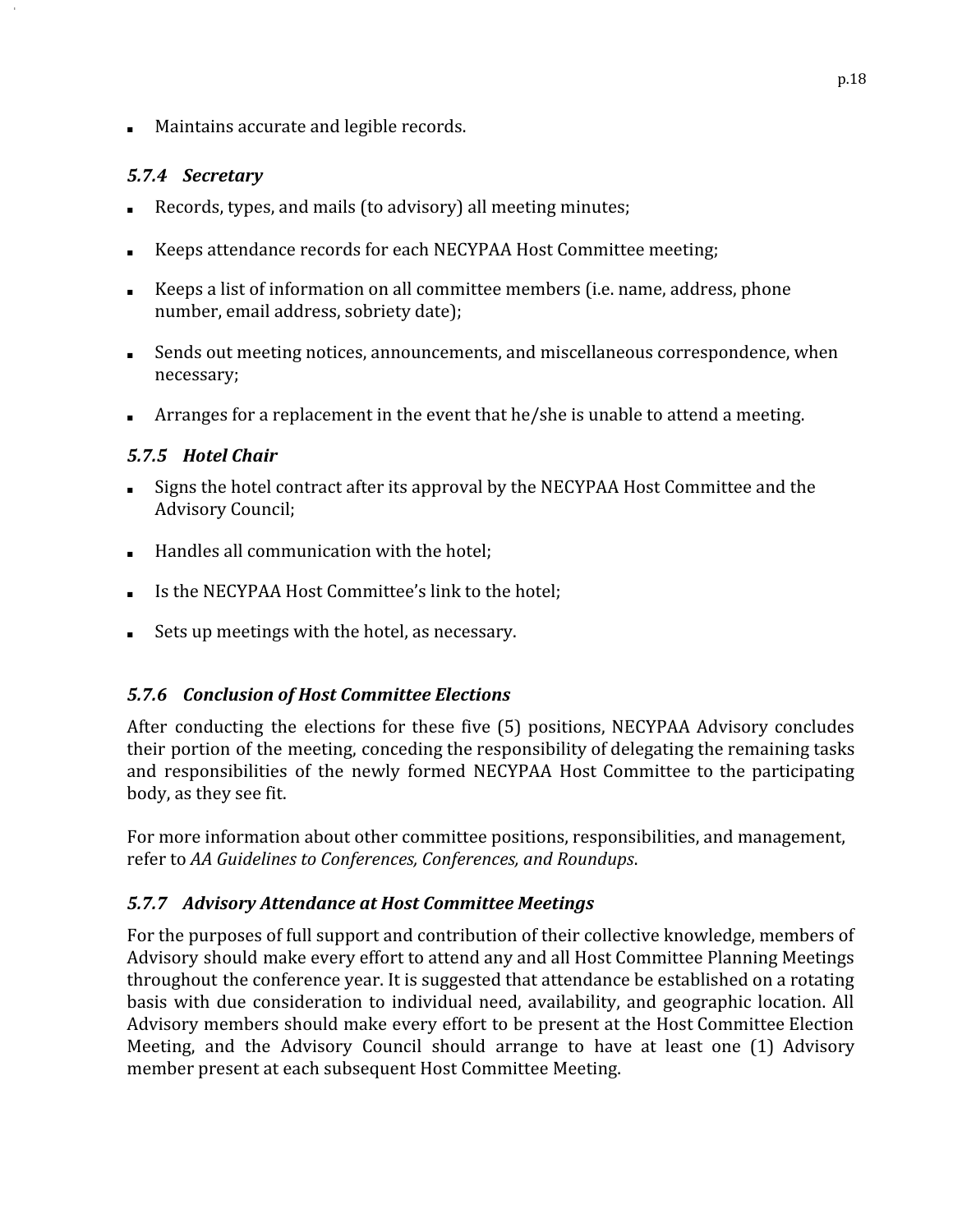#### <span id="page-18-0"></span>**6.0 HOST COMMITTEE**

#### <span id="page-18-1"></span>**6.1 Role of Advisory to the Host Committee**

By our bidding and selection process, we, NECYPAA Advisory, endow the Host committee the right to act through their volition and demonstrate their autonomy in all matters except where their decisions would affect NECYPAA, any AA group, or AA as a whole. This is met by the Host Committee's equal responsibility to offer absolute transparency of their meeting minutes and financial records to justify all decisions made. Below are some common examples:

NECYPAA Advisory, outside our Advisory requirements for meeting space, time, and direct involvement during the NECYPAA Conference weekend, does not have the final decision regarding the conference's program, including, but not limited to:

- Type of events held throughout the weekend
- **Meeting topics**
- Keynote speaker selection
- Frequency of meetings/Quantity of programmed events
- Time held or length of (non-Advisory related) events held throughout the conference

NECYPAA Advisory does not hold the final decision with regard to event planning by the Host Committee for events held to raise awareness for the conference throughout the Host Committee's planning year. This includes, but is not limited to:

- Type of event
- Location of event
- Suggested monetary contribution amount
- Time and/or date of event

NECYPAA Advisory does not have the ability to enter new business or to create motions for and during Host Committee meetings throughout the Host Committee planning year.

NECYPAA Advisory does mandate that the phrase "We ask that everyone please refrain from making any divisive comments that may make people feel separate from AA" be read at main meetings during NECYPAA conferences.

#### <span id="page-18-2"></span>**6.2 NECYPAA Host Committee Financial Autonomy**

It is the intent of the NECYPAA Advisory to maintain the spirit of trusted service by allowing the NECYPAA Host Committee the privilege of maintaining their own ledger, and allocating their funds as they see appropriate, provided two requirements are agreed upon and met by both parties:

The Host Committee agrees to allow total transparency in their financial records,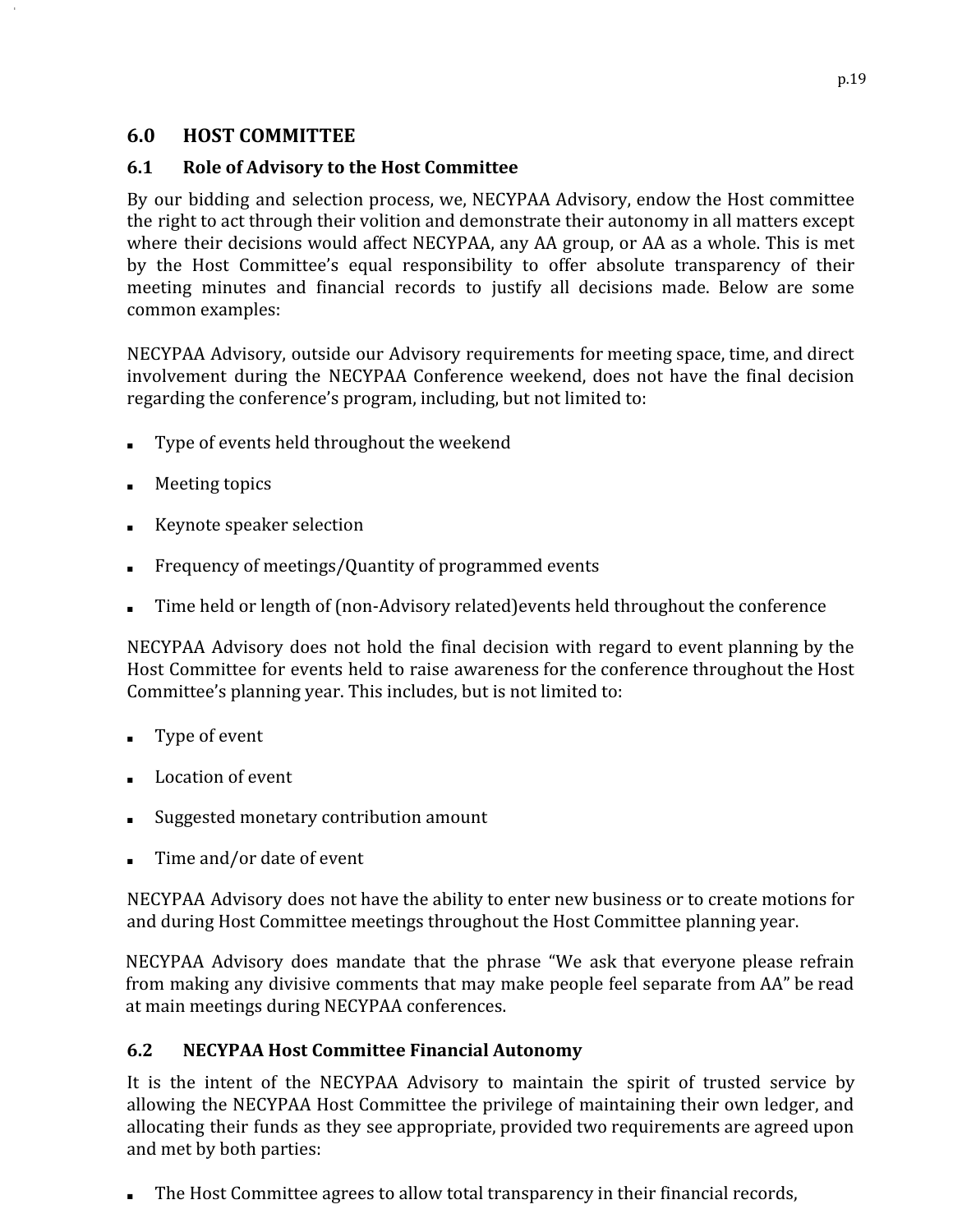including bank statements, meeting minutes, and any accounting pertaining to the revenue and expense actions the committee experiences. These must be furnished within two weeks of receipt of the request by NECYPAA Advisory

■ The Host Committee agrees that any and all transactions that incur debt, and are not outright paid for either in advance or at the time of transaction, are to be submitted to NECYPAA Advisory and are required to obtain two confirmations of approval, either by signature or electronic mail documented response, from the current NECYPAA Advisory Chair and from the NECYPAA Advisory Treasurer.

#### <span id="page-19-0"></span>**6.3 Cause for Intervention under Extreme Circumstance**

In the event that the actions or potential actions of the NECYPAA Host Committee, legal or financial, gravely affect NECYPAA Advisory, the community in which the conference is held, or acts intentionally in breach of the signed Hotel Agreement, NECYPAA Advisory reserves the authority to terminate the NECYPAA Host Committee and absolve them of the obligation to hold an annual Conference. Under these circumstances, NECYPAA Advisory will assume responsibility for the Hotel Agreements Attrition Clause, if applicable.

#### <span id="page-19-1"></span>**7.0 BYLAW CHANGES:**

● A 3<sup>4</sup> majority of the general Advisory membership is required to change the By-Laws. Proposed By‐Law changes must be submitted to the entire committee at least two weeks before a vote can be held to change the By‐Laws. The vote to change the By‐Laws does not have to be held at an Advisory meeting; it is up to the discretion of the Chair on how to conduct the vote.

#### **7.1 History of Changes to ByLaws**

Upon receiving approval from the general Advisory membership to make specified changes as per Section 7.0, a detailed list of all changes made must be kept under this section, including the date changes were made, the sections that were changed, and the exact changes made.

#### *7.1.1 June 20, 2013*

- Moved the following verbiage: 'Responsible for overseeing the transition between bid and host committees (sec. 5.5);' from Host Committee sections (5.7.1/5.7.2) to appropriate Advisory Committee sections (2.4.1/2.4.2)
- Corrected spelling of 'Advisory' in section 2.3.3
- Added section 7.1 'History of Changes to By-Laws' to document

#### *7.1.2 January 6, 2015*

Modified section 2.3.4 Resignations, changing '3. Drinking alcoholic beverages,' to '3. Relapse.'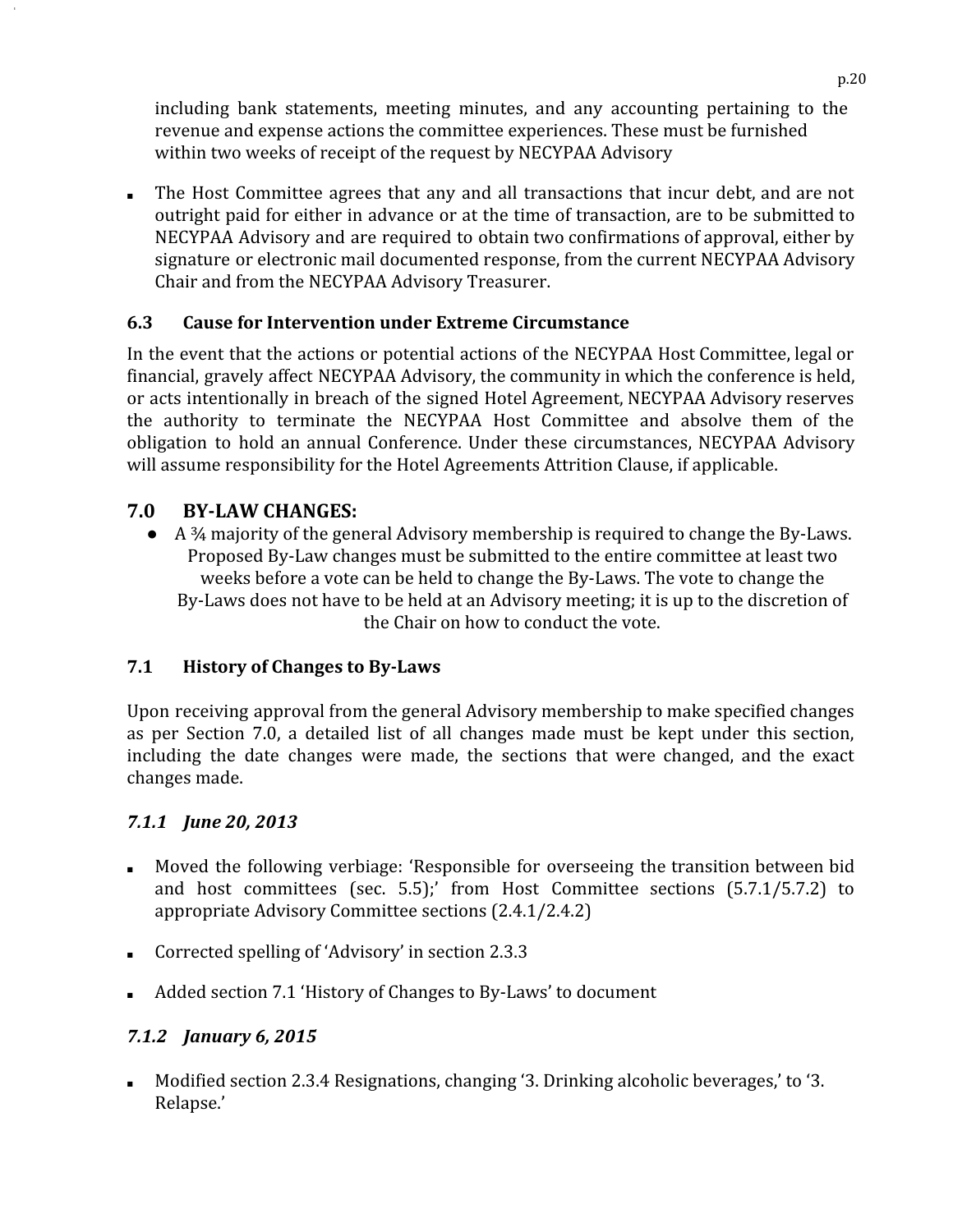■ Modified section 3.0 Advisory Meetings, changing 'Advisory will hold four (4) business meetings per year…' to 'Advisory will hold three (3) business meetings per year…'

#### *7.1.3 March 15, 2016*

- Modified section 2.3.1 General Advisory, changing 'three (3) people' to 'four (4) people'; and 'defined as twelve (12) members' to 'defined as sixteen (16) members'
- Modified section 2.3.2 Alternate Advisory, changing 'any number, traditionally three (3) or more, of Alternate Advisory members' to 'four (4) Alternate Advisory members'
- Modified section 3.0 Advisory Meetings, changing 'Advisory will hold three (3) business meetings per year' to 'Advisory will hold four (4) business meetings per year'
- Modified section 5.2 NECYPAA Conference Bid Requirements, adding thirteenth (13) bid requirement of 'Provide a quote for event insurance and agree to purchase event insurance if awarded the bid.'

#### *7.1.4 September 16, 2017*

- Modified section 5.2 NECYPAA Conference Bid Requirements, adding fourteenth (14) bid requirement of 'Provide treasury reports documenting the financial activities of the bid.'
- Modified section 2.3.1 General Advisory, adding the sentence 'There is no sobriety requirement for Advisory members. '
- Modified section 6.1 Role of Advisory to the Bid Committee, adding the sentence 'NECYPAA Advisory does mandate that the phrase "We ask that everyone please refrain from making any divisive comments that may make people feel separate from AA" be read at main meetings during NECYPAA conferences.'
- Modified section 2.4 Operating Committee Board of Directors, changing the sentence 'All positions carry a commitment of two (2) consecutive years' to read ' All positions carry a commitment of two (2) consecutive years and have a two (2) year sobriety requirement'.
- Moved section 2.4.5 to section 2.5.4 and added the text 'A past Council member may stand for the Archivist position. This person must have served at least one year on Council before being elected to the Archivist position. The Archivist shall be elected to a four-year term. The Archivist is welcome to attend all Council business meetings with a voice.'
- Add section 2.4.5 Hotel Chair
- Modified section 2.4 Operating Committee Board of Directors, changing the sentence 'Advisory should elect from its membership, through Third Legacy Procedure, an Operation Committee Board of Directors consisting of Chairperson, Co‐chairperson,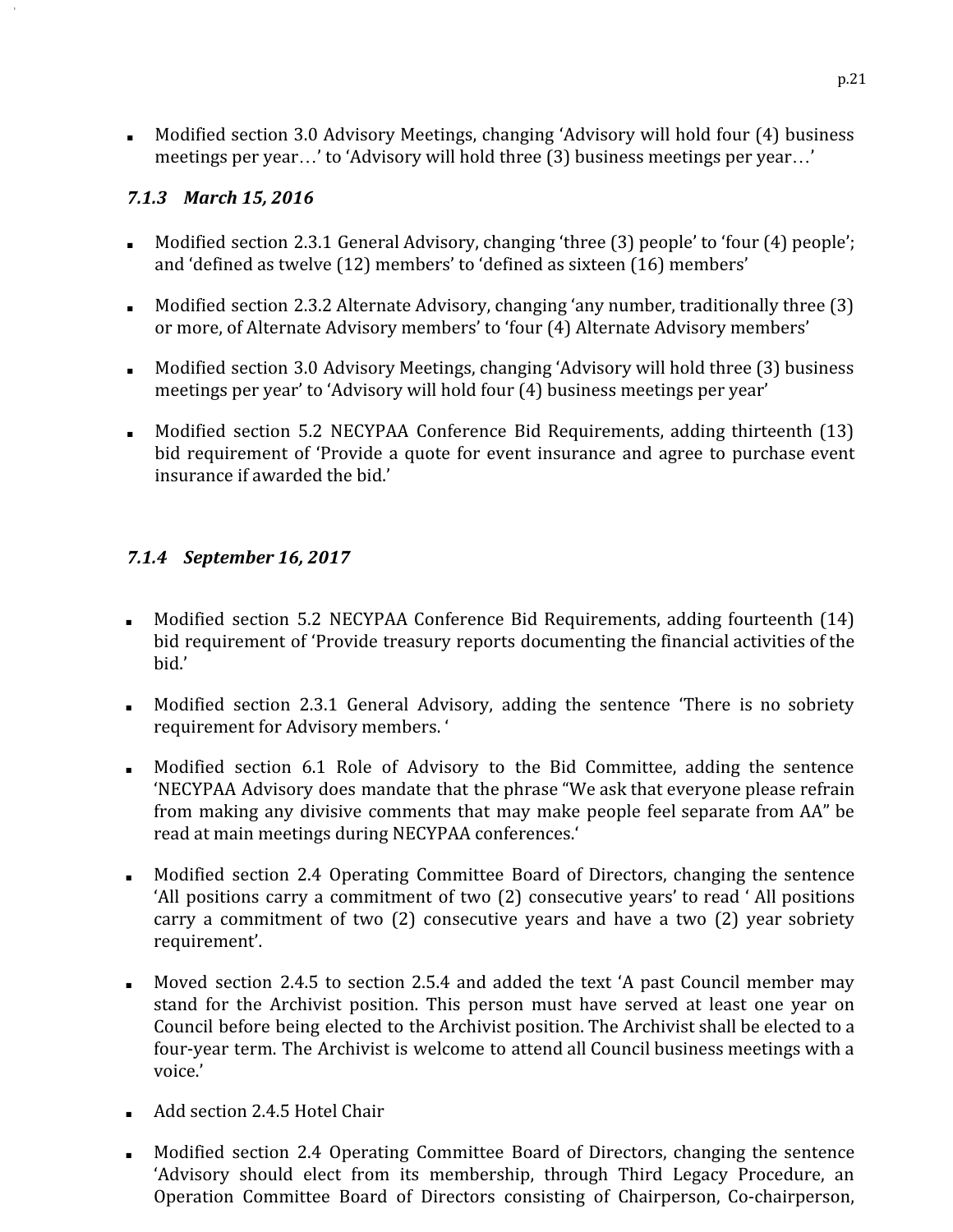Secretary, Treasurer, and Chief Archivist. All positions carry a commitment of two (2) consecutive years and have a two (2) year sobriety requirement.' to 'Advisory should elect from its membership, through Third Legacy Procedure, an Operation Committee Board of Directors consisting of Chairperson, Co‐chairperson, Secretary, Treasurer, and Hotel Chair. All positions carry a commitment of two (2) consecutive years and have a two (2) year sobriety requirement.'

- Modified section 2.4.1 Chair to remove the bullet 'Act as the hotel liaison for each Host Committee.'
- Modified section 2.4.5 Hotel Chair to read 'Point of contact for both host and bid committees to assist in developing and executing a hotel contract wherever needed. Any host or bid; questions, problems, concerns, and decisions to be brought to advisory chair. Will be a point of contact from host/bid committees to advisory directly.'
- Modify section 5.4 to change the definition of a token bid from

'A **NECYPAA Token Bid Committee** is defined as a group of A.A. members who wish to express willingness for bringing NECYPAA to their Area, but have not satisfied any NECYPAA Bid Requirements. Token Bids are not eligible to be awarded the Conference except in the event that there are no Bid Committees present during the bid session, and the discretion of NECYPAA Advisory permits eligibility through a vote requiring substantial unanimity (2/3) of all Advisory members.'

to

'A **NECYPAA Token Bid Committee** is defined as a group of AA members who should be able to show proof of residence in one of the eligible areas represented within the noted seven (7) A.A. established Areas. The token bid is additionally defined as a group of members who wish to express willingness for bringing NECYPAA to their area, but have not satisfied any NECYPAA Bid Requirements.

■ Modify section 5.2 NECYPAA Bid Requirements to change requirement 11 from

'Provide detailed information for the hotel site regarding seating and accommodations. We suggest theatre style meeting space for a minimum of 1000 attendees, 150-200 guest rooms per night, 4 break‐out meeting/event rooms with seating for 100 attendees.'

to

'Provide detailed information for the hotel site regarding seating and accommodations. This includes main meeting space for a minimum of 1200 attendees (including overflow rooms). We also suggest 150‐200 guest rooms per night, 4 break‐out meeting/event rooms with seating for 100 attendees.'

- Modify section 2.3.1 General Advisory, adding the sentence 'All Advisory members are subject to a one term limit, including the archivist, in the spirit of rotation.'
- Modify section 4.5.1 Travel Stipends by changing the text from

'Each full/voting member of Advisory is allotted \$100.00 per year for travel/mileage